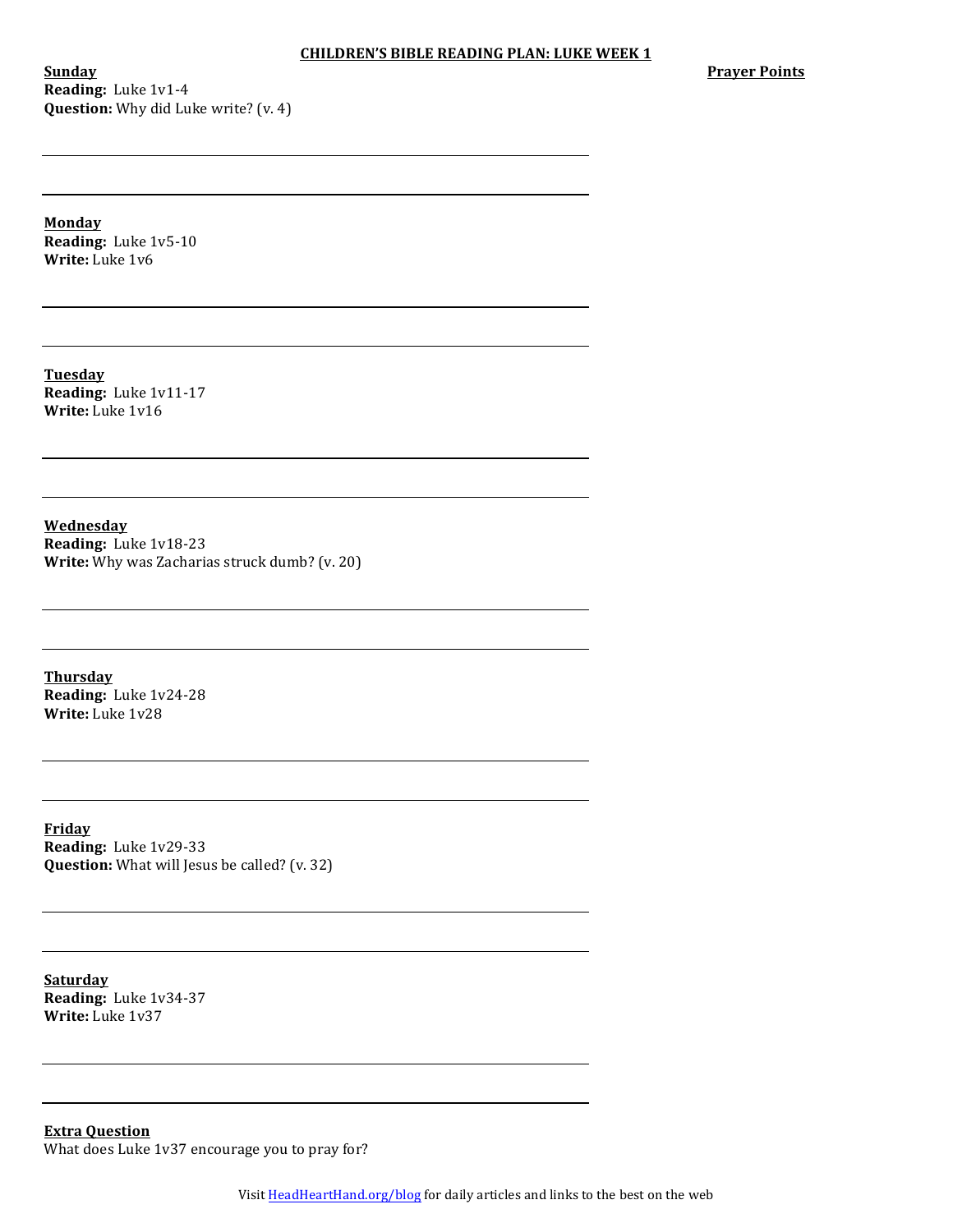**Sunday Reading:** Luke 1v38-45 **Write:** Luke 1v45

# **Monday**

**Reading:** Luke 1v46-55 **Question:** Was Mary a sinner who needed a Savior? (v. 47)

**Tuesday Reading:** Luke 1v56-60 **Write:** Luke 1v58

**Wednesday Reading:** Luke 1v61-66 **Question:** How did people react to John's birth? (v. 65-66)

**Thursday Reading:** Luke 1v67-72 **Question:** God was visiting his people. To do what? (v. 68)

**Friday Reading:** Luke 1v73-80 **Write:** Luke 1v77

**Saturday Reading:** Luke 2v1-7 **Write:** Luke 2v7

**Extra Question** Is there room in your life for Jesus? What's pushing him out? (Luke  $2v7$ )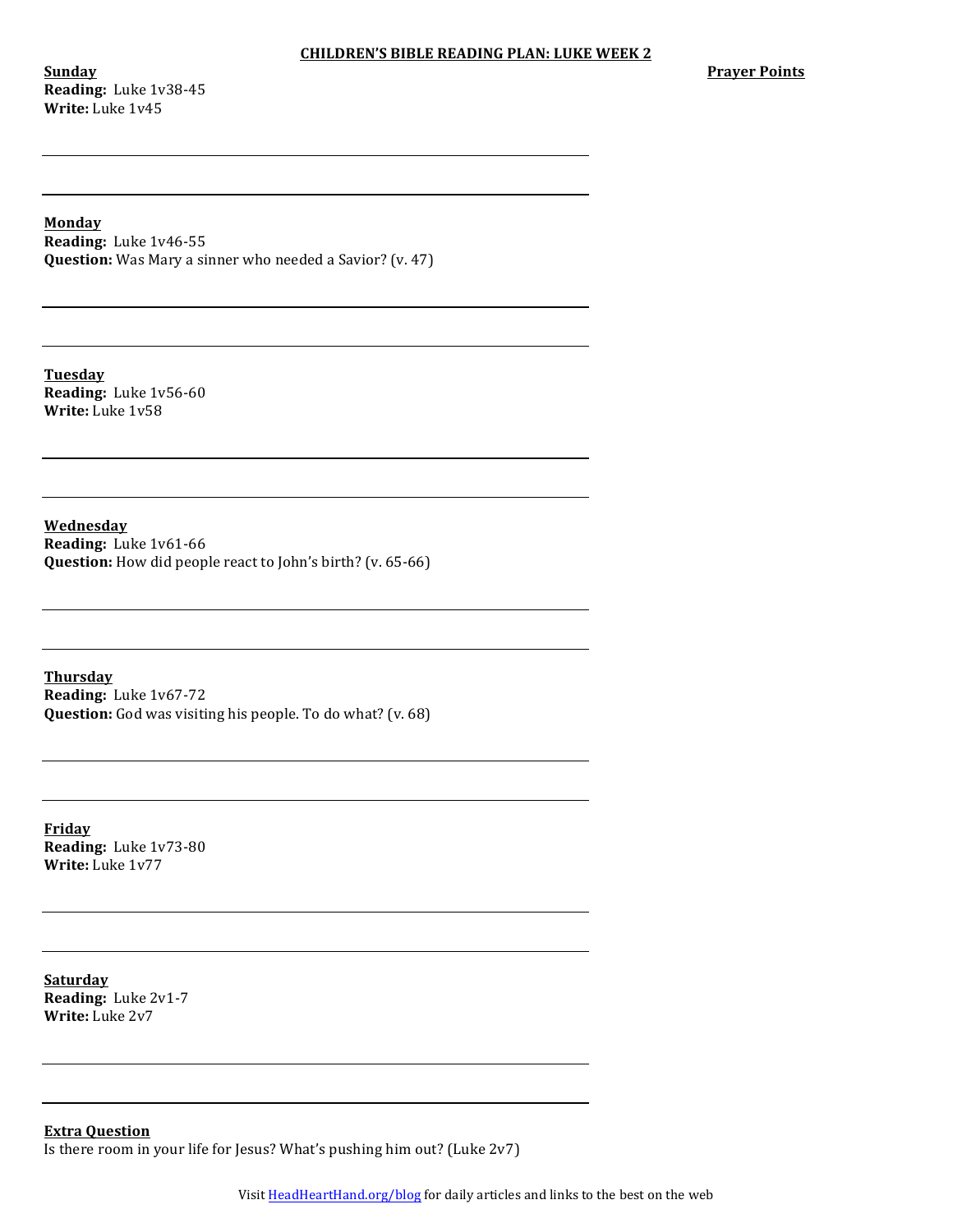**Sunday Reading:** Luke 2v8-14 **Question:** What does Savior mean? (v. 11) **Prayer Points** 

**Monday Reading:** Luke 2v15-20 **Write:** Luke 2v19

**Tuesday Reading:** Luke 2v21-24 **Write:** What does Jesus mean? (v. 21; Matthew 1v21)

**Wednesday Reading:** Luke 2v25-32 **Write:** Luke 2v30

**Thursday Reading:** Luke 2v33-38 **Write:** Luke 2v38

**Friday Reading:** Luke 2v39-45 **Write:** Luke 2v40

**Saturday Reading:** Luke 2v46-52 **Write:** Luke 2v49

**Extra Question** How do you grow in favor with God and others?  $(v. 52)$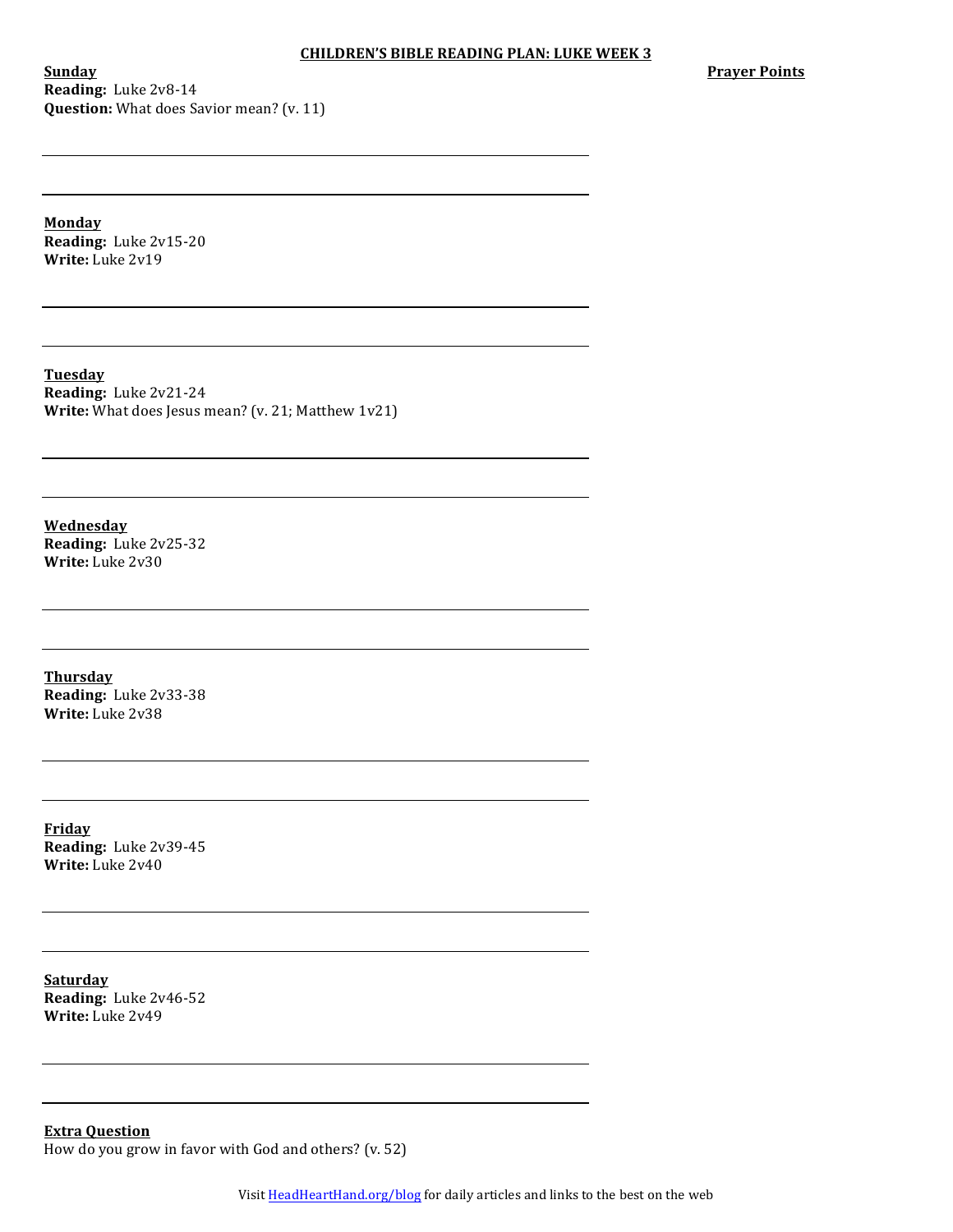**Sunday Reading:** Luke 3v1-6 **Write:** Luke 3v3

**Prayer Points** 

**Monday Reading:** Luke 3v7-9

**Question:** Luke 3v7

**Tuesday Reading:** Luke 3v10-14 **Question:** Jesus told the people what they should repent of. What should you do?

**Wednesday Reading:** Luke 3v15-18 **Write:** Luke 3v17

**Thursday Reading:** Luke 3v19-23 **Write:** Luke 3v22

**Friday Reading:** Luke 4v1-4 **Write:** Luke 4v4

**Saturday Reading:** Luke 4v5-8 **Write:** Luke 4v8

**Extra Question** Describe one way in which the Devil tempts you?

Visit HeadHeartHand.org/blog for daily articles and links to the best on the web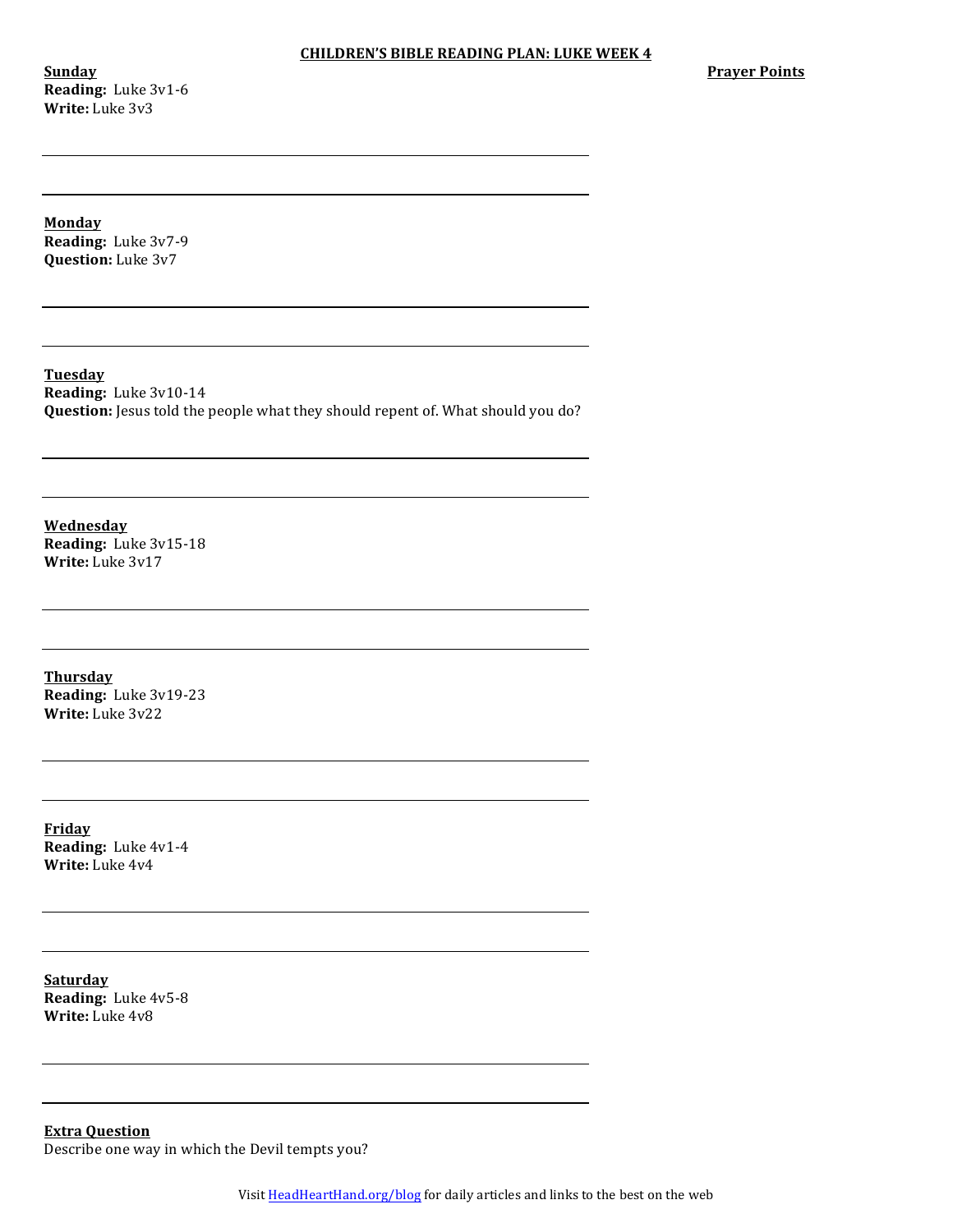**Sunday Reading:** Luke 4v9-15 **Write:** Luke 4v12

**Prayer Points** 

**Monday**

**Reading:** Luke 4v16-21 **Write:** Luke 4v21

**Tuesday Reading:** Luke 4v22-26 **Question:** How did the people respond to Jesus' first sermon? (v. 22)

**Wednesday Reading:** Luke 4v27-32 **Question:** How did the people respond to Jesus second sermon? (v. 28)

**Thursday Reading:** Luke 4v33-37 **Write:** Luke 4v37

**Friday Reading:** Luke 4v38-44 **Write:** Luke 4v43

**Saturday Reading:** Luke 5v1-6 **Write:** Luke 5v5

**Extra Question**

How do you respond to Jesus' preaching? Luke  $4v22$  or  $4v28$ ? Some other way?

Visit HeadHeartHand.org/blog for daily articles and links to the best on the web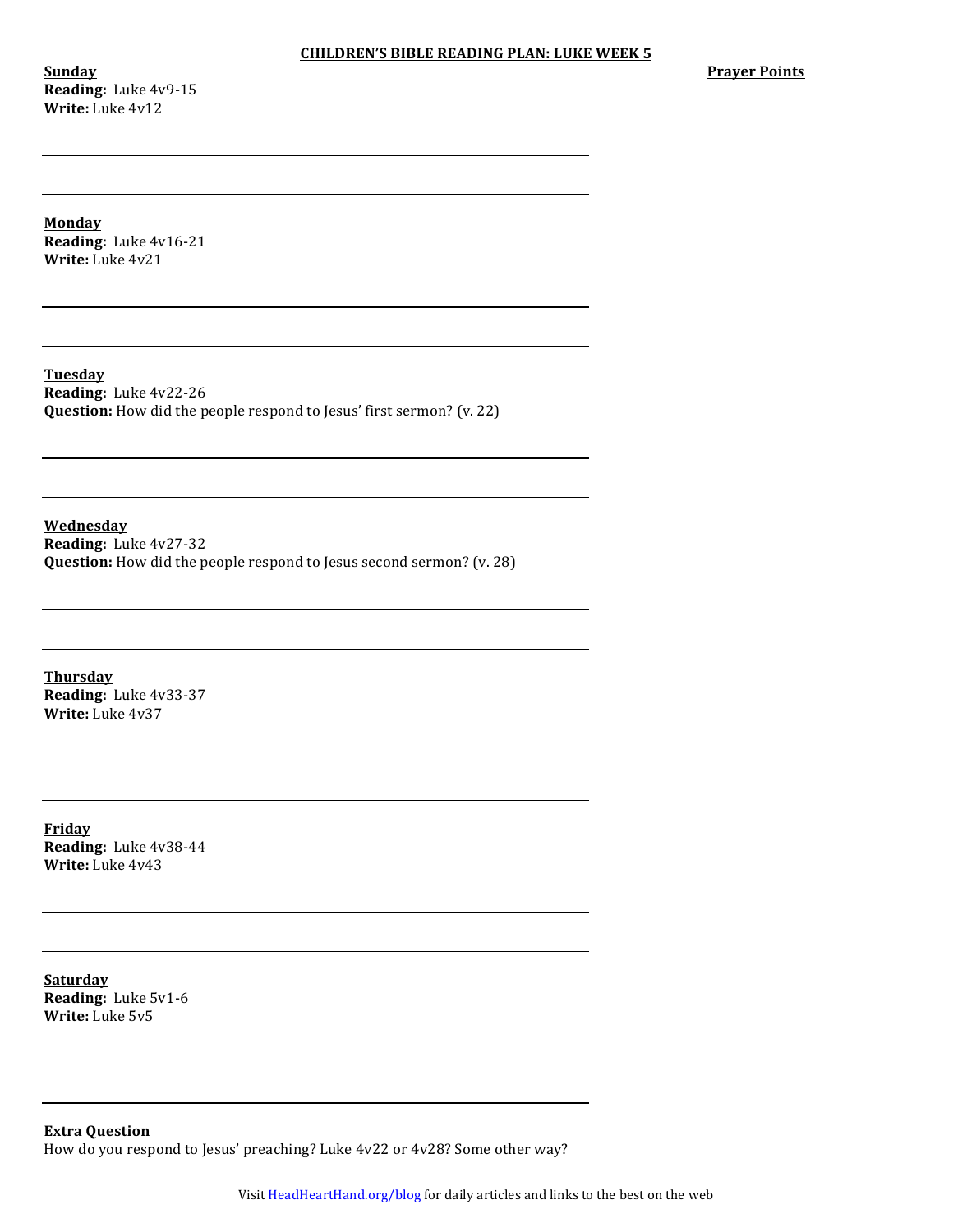**Sunday Reading:** Luke 5v7-11 **Write:** Luke 5v8

# **Monday**

**Reading:** Luke 5v12-15 **Question:** What was the result of the leper being healed? (v. 15)

**Tuesday Reading:** Luke 5v16-20 **Write:** Luke 5v20

**Wednesday Reading:** Luke 5v21-26 **Write:** Luke 5v26

**Thursday Reading:** Luke 5v27-32 **Question:** What did Jesus say to Levi? (v. 27)

**Friday Reading:** Luke 5v33-39 **Write:** Luke 5v35

**Saturday Reading:** Luke 6v1-5 **Question:** Luke 6v5

**Extra Question** Jesus is Lord of the Sabbath Day (Luke 6:5). How do you show that in your life?

Visit HeadHeartHand.org/blog for daily articles and links to the best on the web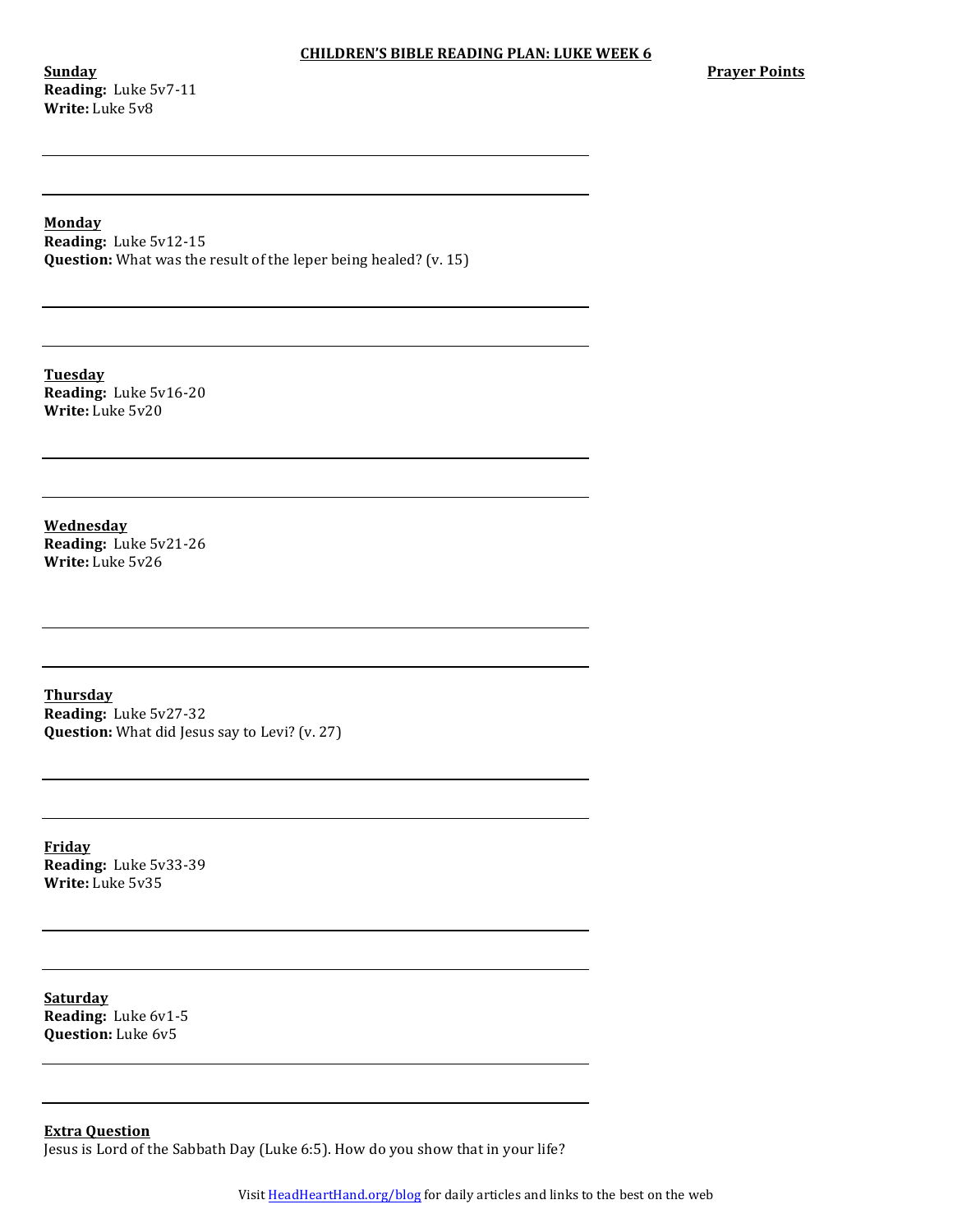**Prayer Points** 

**Sunday Reading:** Luke 6v6-11 **Question:** How did the Pharisees respond to Jesus healing the man? (v. 11)

**Monday Reading:** Luke 6v12-16 **Write:** Luke 12v12

**Tuesday Reading:** Luke 6v17-19 **Question:** How many people did Jesus heal? (v. 19)

**Wednesday Reading:** Luke 6v20-26 **Write:** Luke 6v20

**Thursday Reading:** Luke 6v27-30 **Write:** Luke 6v27

**Friday Reading:** Luke 6v31-35 **Question:** How should you treat people who hate you (v. 31)

**Saturday Reading:** Luke 6v36-38 **Write:** Luke 6v36

**Extra Question**

List 3 good things you will do for someone who does not like you. (Luke 6v35)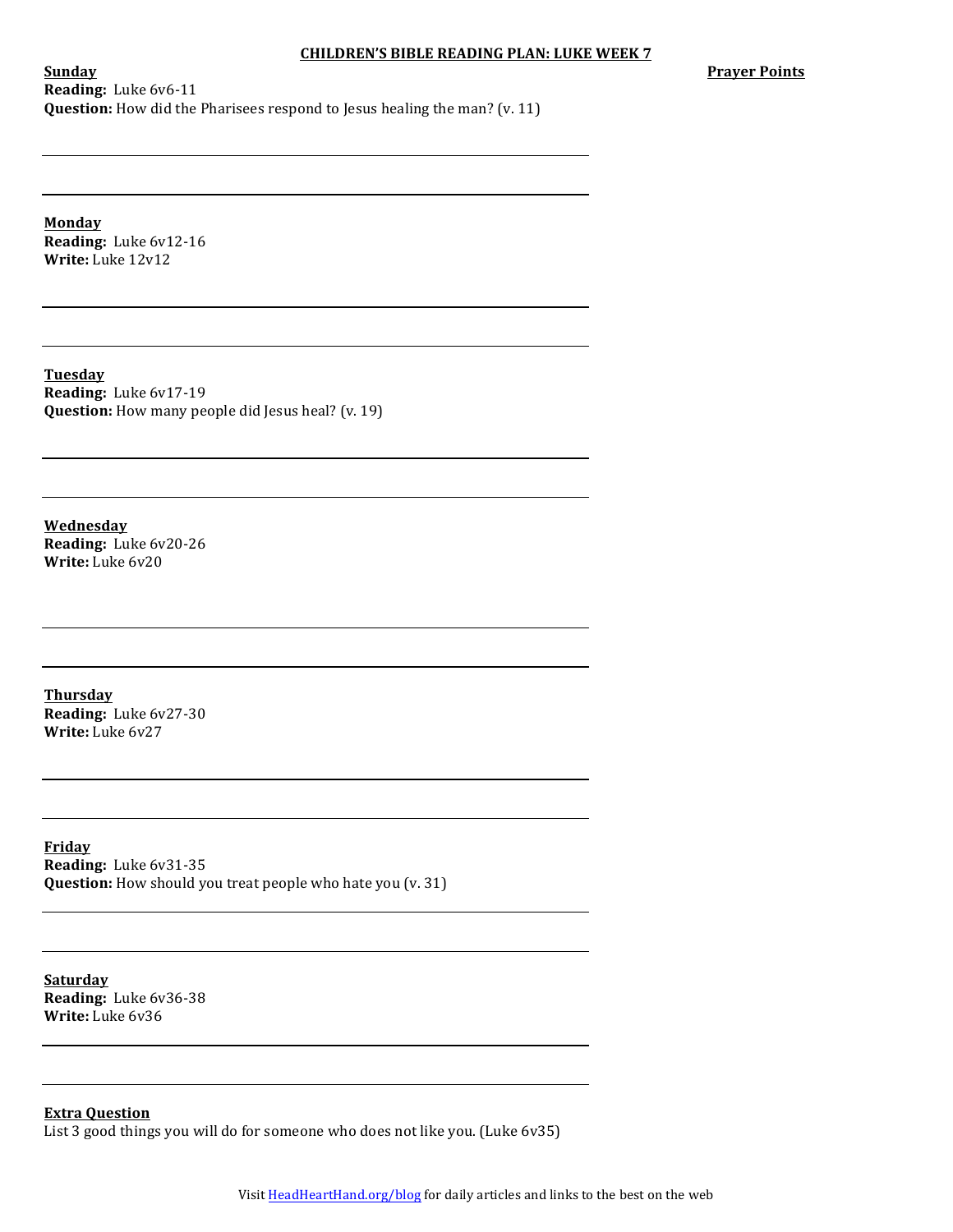**Sunday Reading:** Luke 6v39-42 **Write:** Luke 6v41

**Prayer Points** 

**Monday**

**Reading:** Luke 6v43-45 **Question:** Where do our words come from? (v. 45)

**Tuesday Reading:** Luke 6v46-49 **Write:** Luke 6v46

**Wednesday Reading:** Luke 7v1-5 **Question:** How did the people describe the centurion? (v. 5)

**Thursday Reading:** Luke 7v6-10 **Write:** Luke 7v7

**Friday Reading:** Luke 7v11-15 **Question:** What did Jesus say to the widow? (v. 13)

**Saturday Reading:** Luke 7v16-18 **Write:** Luke 7v16

**Extra Question** Who should you take your tears to? (Luke  $7v13$ )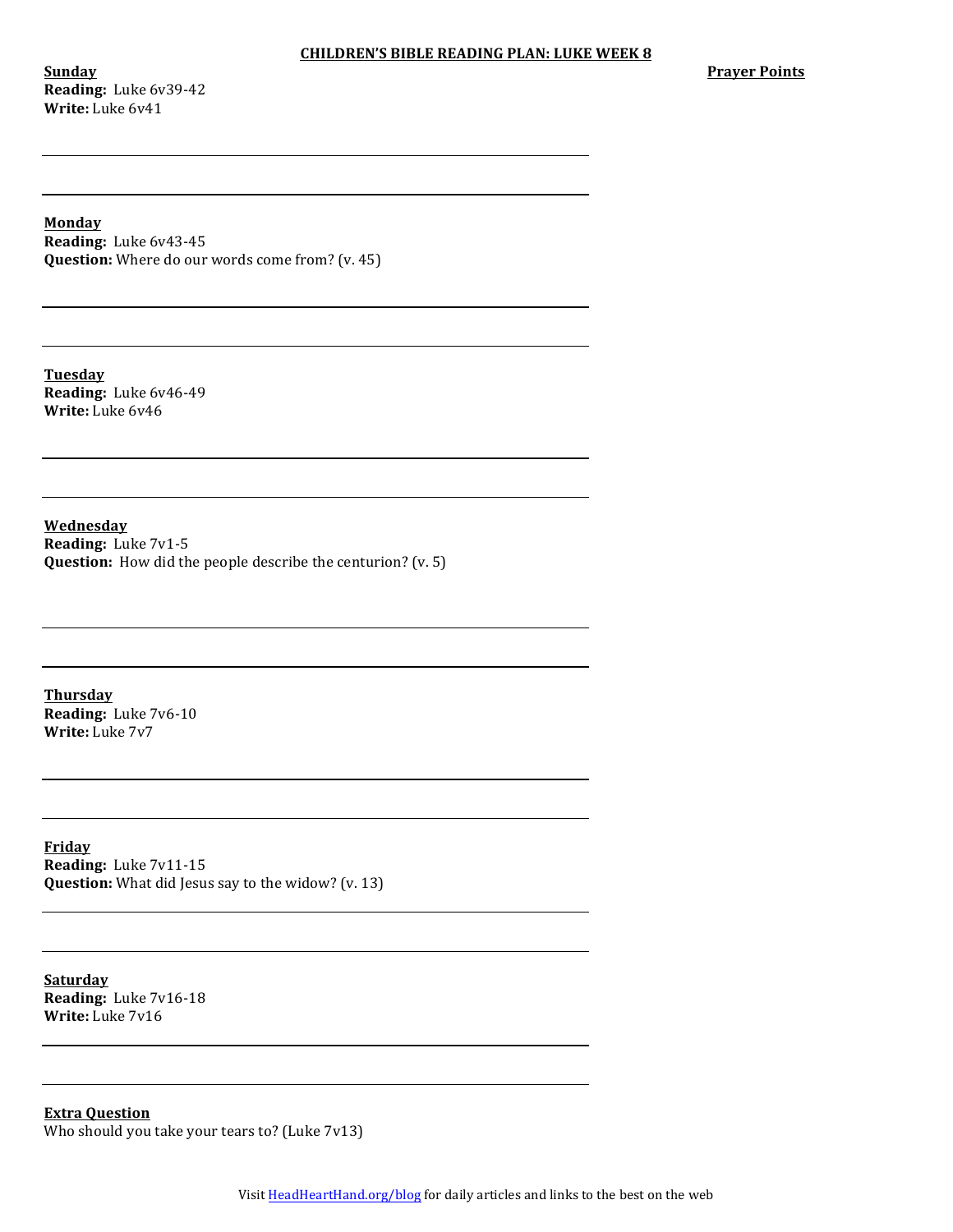**Sunday Reading:** Luke 7v19-23 **Write:** Luke 7v23

**Prayer Points** 

**Monday**

**Reading:** Luke 7v24-27 **Write:** Luke 7v27

**Tuesday Reading:** Luke 7v28-30 **Write:** Luke 7v30

**Wednesday Reading:** Luke 7v31-35 **Question:** How were the adults of Jesus day like children? (vv. 31-35)

**Thursday Reading:** Luke 7v36-39 **Question:** What did the woman use to wipe Jesus' feet? (v. 38)

**Friday Reading:** Luke 7v40-43 **Question:** Who loves most? (v. 42)

**Saturday Reading:** Luke 7v44-50 **Write:** Luke 7v48

**Extra Question** Who should you take your tears to? (Luke 7v13)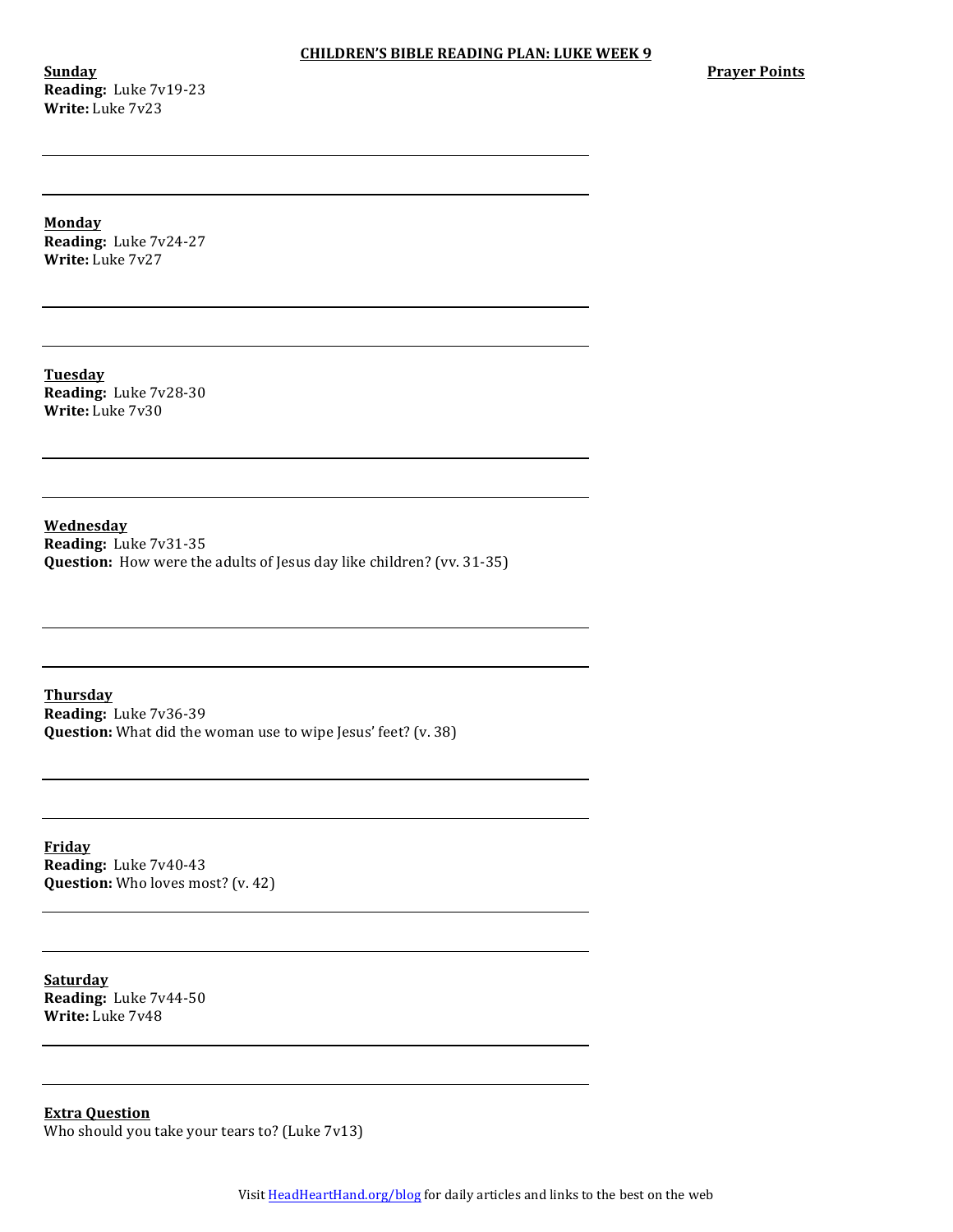**Sunday Reading:** Luke 8v1-3 **Question:** What did Jesus preach? (v. 1) **Prayer Points** 

**Monday Reading:** Luke 8v4-8 **Write:** Luke 8v7

**Tuesday**

**Reading:** Luke 8v9-15 **Question:** What kind of heart do good ground hearers have? (v. 15)

**Wednesday Reading:** Luke 8v16-18 **Question:** What will happen to our secrets? (v. 17)

**Thursday Reading:** Luke 8v19-25 **Write:** Luke 8v21

**Friday Reading:** Luke 8v26-30 **Question:** Why was the man called Legion? (v. 30)

**Saturday**

**Reading:** Luke 8v31-36 **Question:** What did the man do when he was healed? (v. 35)

**Extra Question**

What hearer are you? Wayside, rock, thorns, or good ground (Lk. 8v12-15)?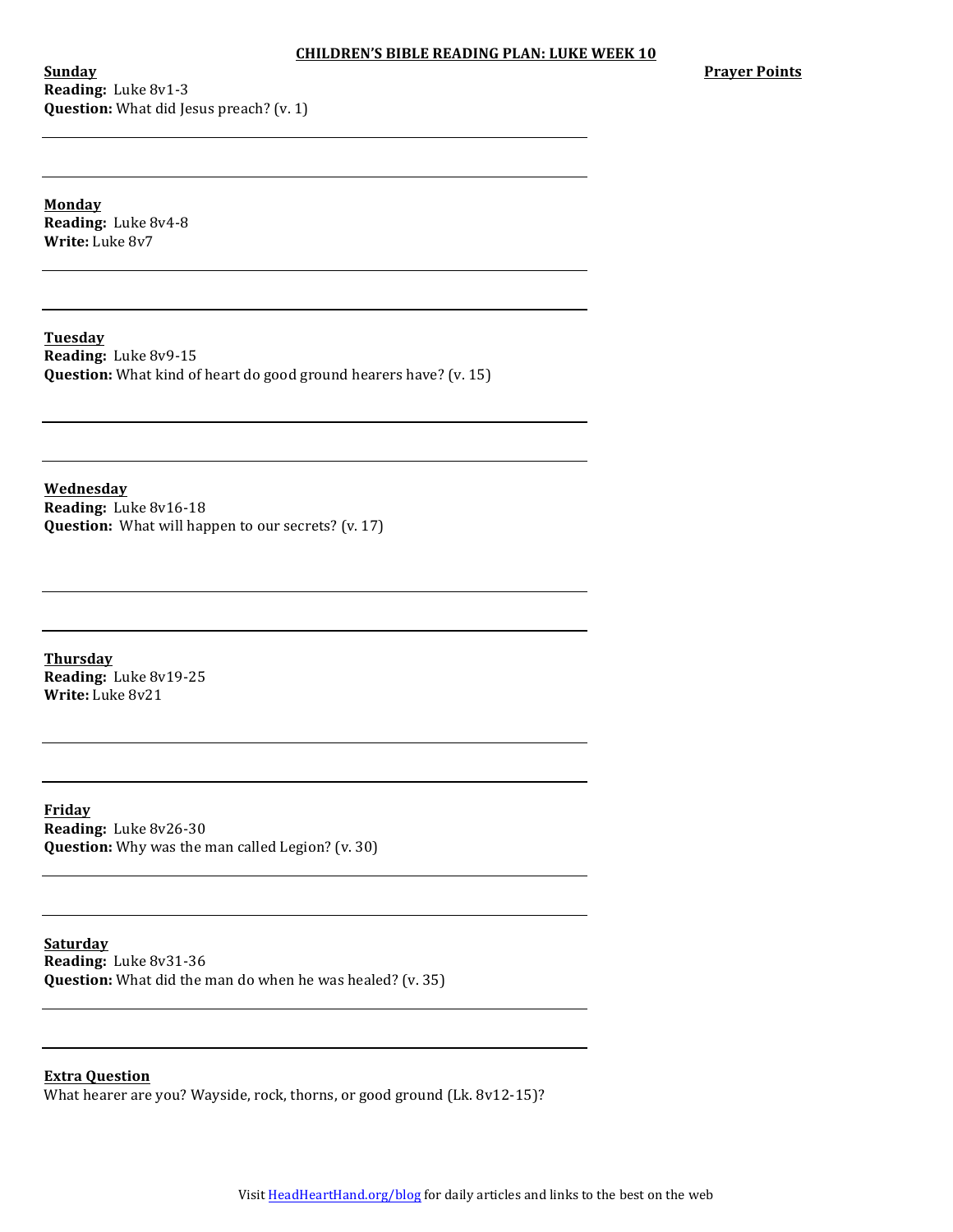**Sunday Reading:** Luke 8v37-40 **Write:** Luke 8v39

**Prayer Points** 

**Monday**

**Reading:** Luke 8v41-48 **Write:** Luke 8v48

**Tuesday Reading:** Luke 8v49-56 **Question:** Why did Jesus tell Jairus's father to do? (v. 50)

**Wednesday Reading:** Luke 9v1-6 **Write:** Luke 9v6

**Thursday Reading:** Luke 9v7-10 **Question:** Why was Herod worried? (v. 7)

**Friday Reading:** Luke 9v11-17 **Question:** How many people should 5 loaves and 2 fish feed? How many were fed?

**Saturday Reading:** Luke 9v18-22 **Write:** Luke  $9v20$ 

**Extra Question**

What hearer are you? Wayside, rock, thorns, or good ground (Lk. 8v12-15)?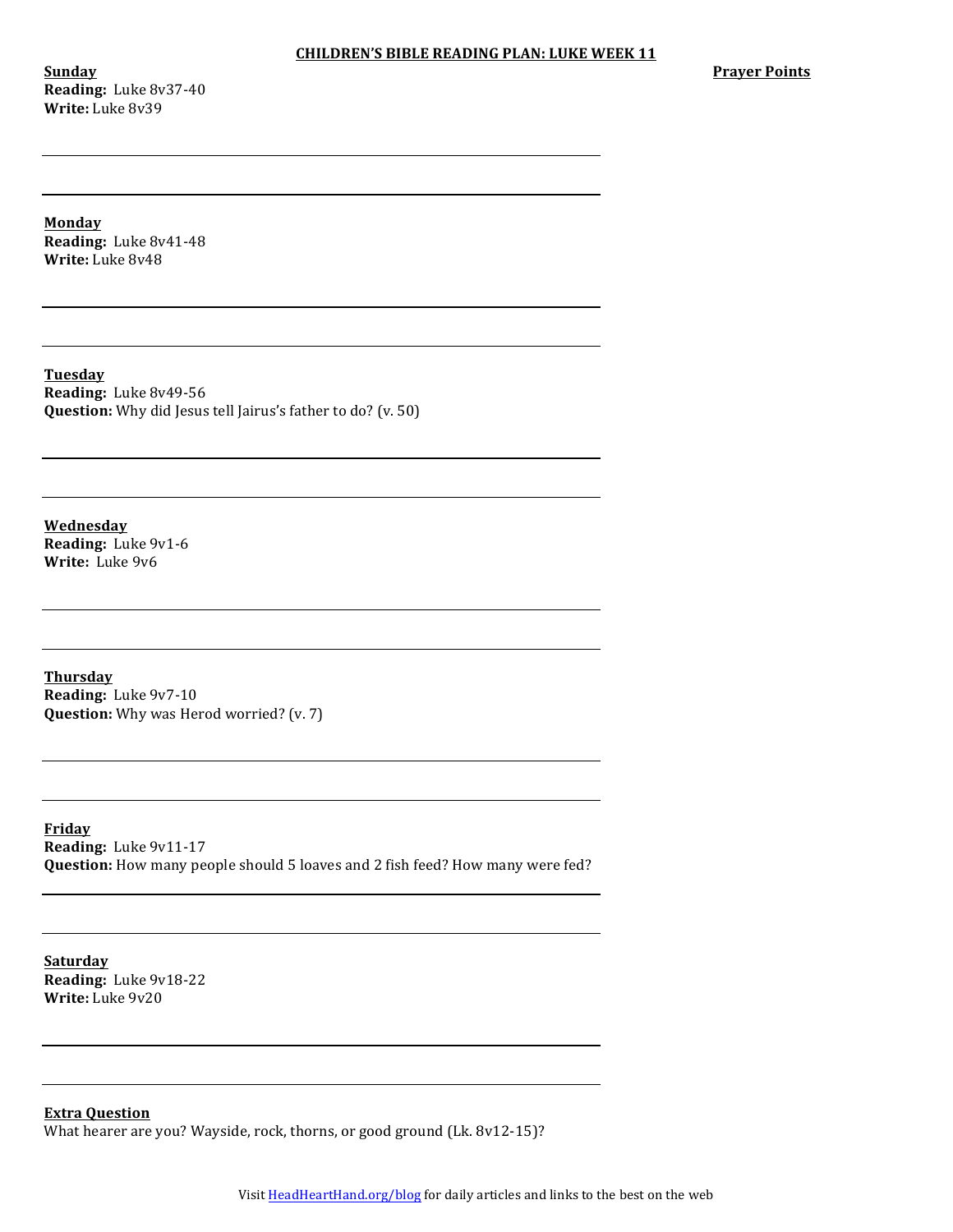**Sunday Reading:** Luke 9v23-27 **Write:** Luke 9v23

**Prayer Points** 

**Monday**

**Reading:** Luke 9v28-32 **Write:** Luke 9v31

**Tuesday Evening Reading:** Luke 9v33-36 **Write:** Luke 9v35

**Wednesday Reading:** Luke 9v37-42 **Question:** How did Jesus describe the people (generation)? (v. 41)

**Thursday Reading:** Luke 9v43-48 **Question:** What were the disciples arguing about? (v. 46)

**Friday Reading:** Luke 9v49-52 **Write:** Luke  $9v50$ 

**Saturday Reading:** Luke 9v53-56 **Question:** Why did Jesus come to earth? (v. 56)

# **Extra Question**

Are you for or against Jesus? (Luke 9v50) How do you know?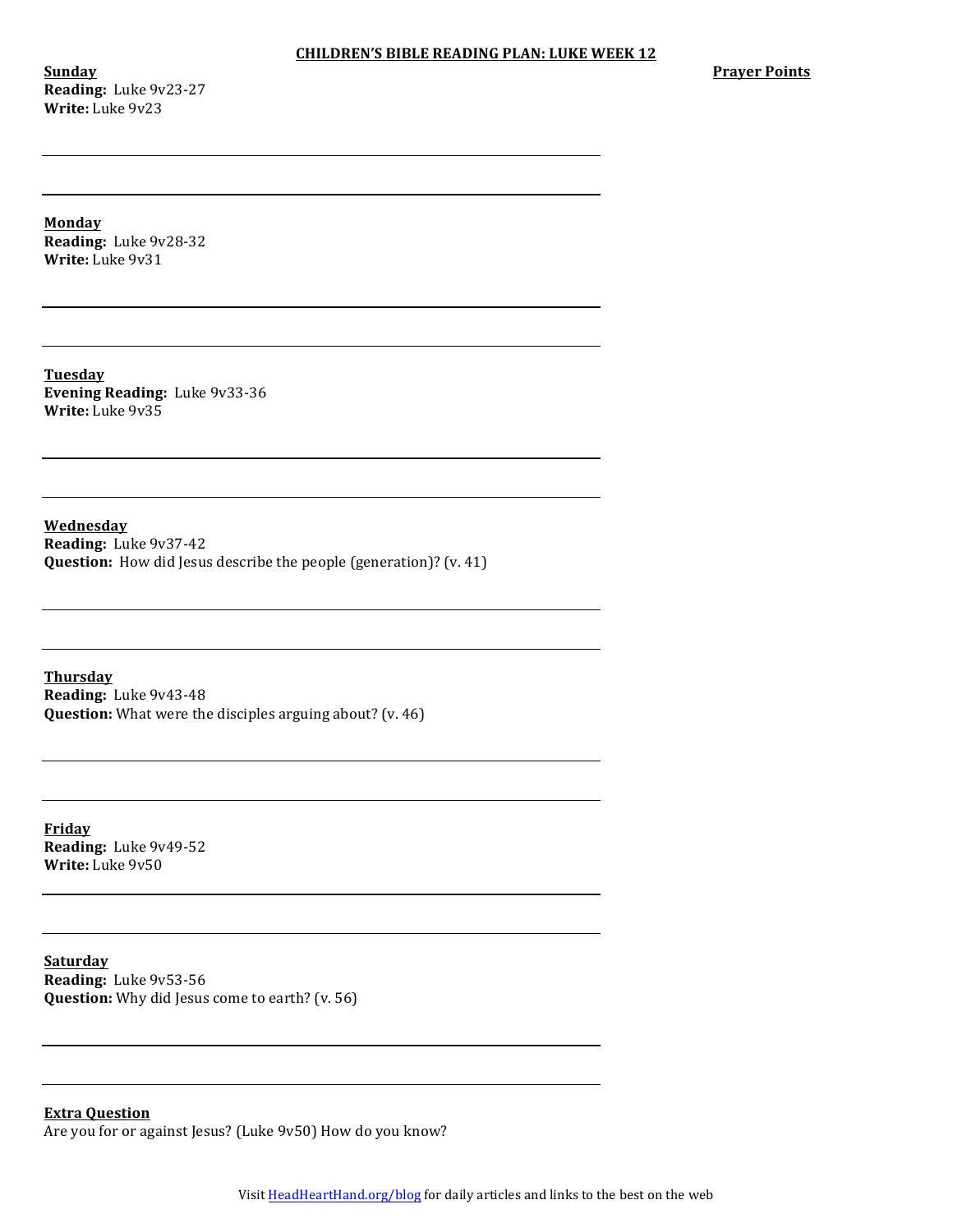**Sunday Reading:** Luke 9v57-62 **Write:** Luke 9v62

**Prayer Points** 

**Monday**

**Reading:** Luke 10v1-4 **Question:** What should we pray for? (v. 2)

**Tuesday Reading:** Luke 10v5-9 **Question:** What had come near? (v. 9)

**Wednesday Reading:** Luke 10v10-16 **Write:** Luke 10v16

**Thursday Reading:** Luke 10v17-20 **Write:** Luke 10v18

**Friday Reading:** Luke 10v21-24 **Question:** Why did Jesus rejoice? (v. 21)

**Saturday Reading:** Luke 10v25-29 **Question:** What question did the lawyer ask Jesus? (v. 25)

### **Extra Question**

Why do you think Jesus pointed the questioner to the law? (Luke  $10v26-27$ )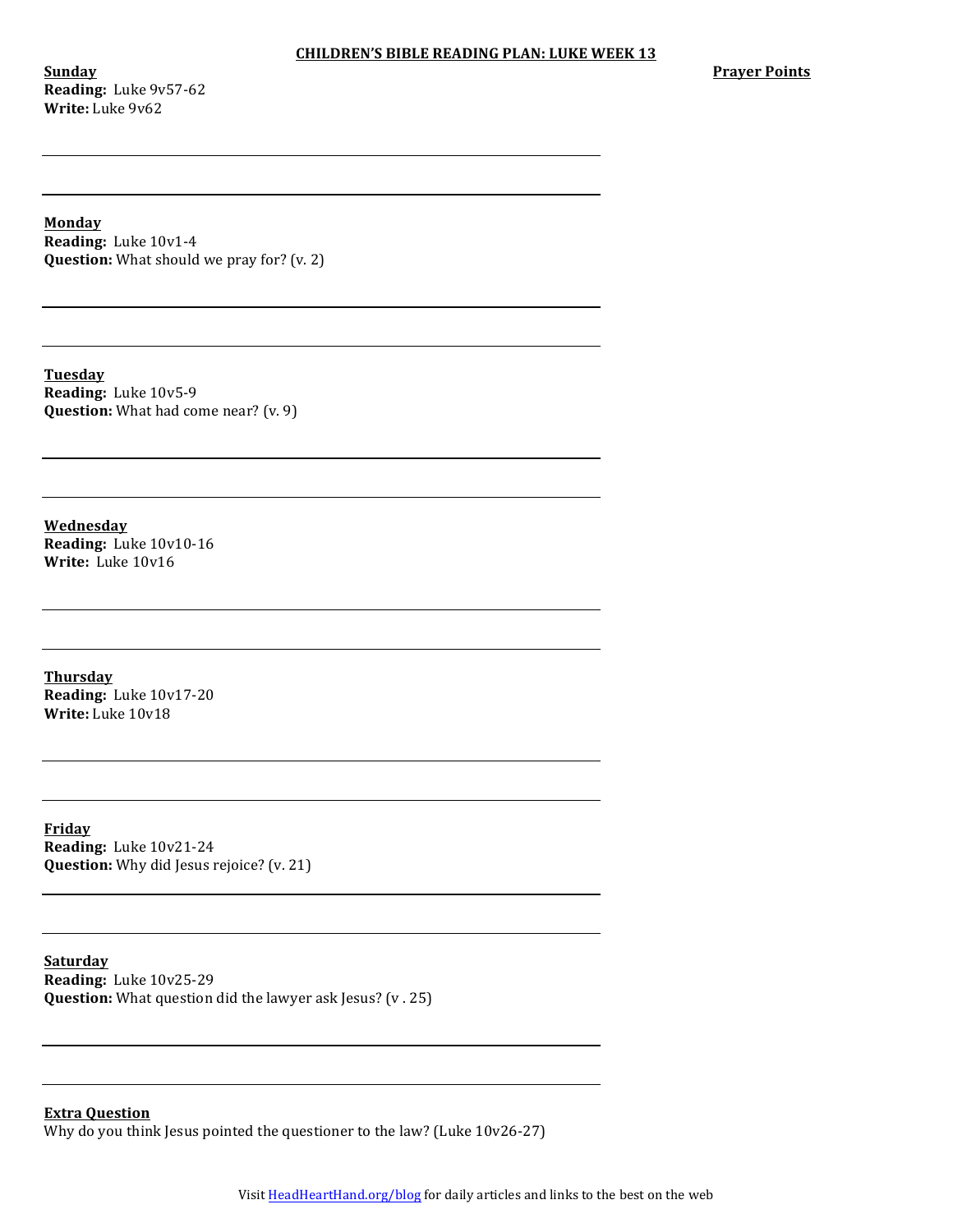**Sunday Reading:** Luke 10v30-37 **Write:** Luke 10v37

**Prayer Points** 

**Monday**

**Reading:** Luke 10v38-42 **Question:** What was Martha doing wrong? (v. 41)

**Tuesday Reading:** Luke 11v1-4 **Write:** Luke 11v4

**Wednesday Reading:** Luke 11v5-10 **Question:** Why did the man eventually open the door? (v. 8)

**Thursday Reading:** Luke 11v11-13 **Question:** Luke 11v13

**Friday Reading:** Luke 11v14-20 **Question:** How does Jesus cast out devils? (v. 20)

**Saturday Reading:** Luke 11v21-26 **Write:** Luke 11v23

## **Extra Question**

Are you with Jesus or against Him? (Luke 11v23) How do you know?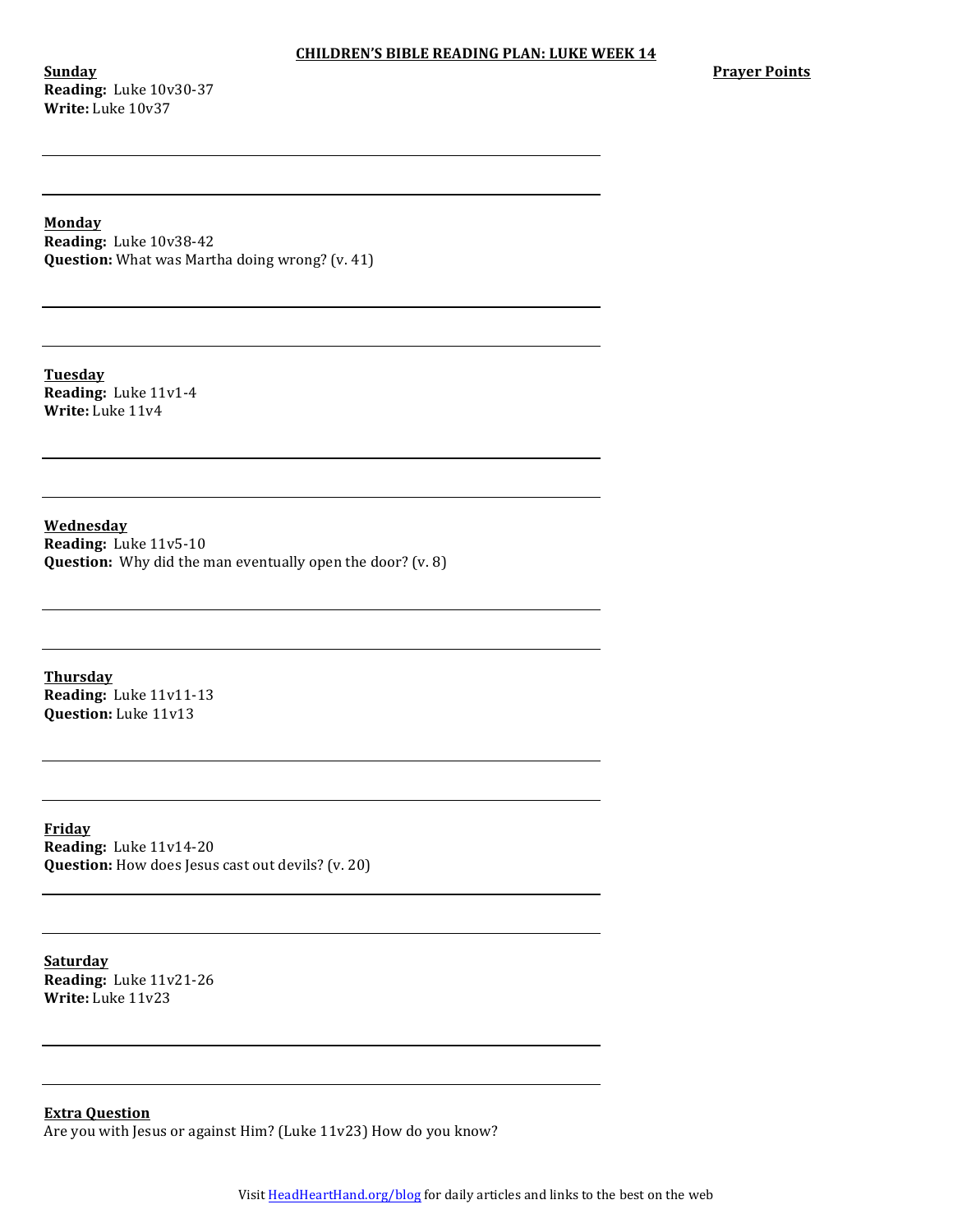**Sunday Reading:** Luke 11v27-28 **Question:** Who are blessed? (v. 28) **Prayer Points** 

**Monday Reading:** Luke 11v29-32 **Write:** Luke 11v32

**Tuesday Reading:** Luke 11v33-36 **Question:** What is the lamp/light of your body? (v. 34)

**Wednesday Reading:** Luke 11v37-41 **Write:** Luke 11v40

**Thursday Reading:** Luke 11v42-44 **Question:** What did the Pharisees pass by/not do? (v. 42)

**Friday Reading:** Luke 11v45-48 **Write:** Luke 11v47

**Saturday Reading:** Luke 11v49-54 **Question:** What did the lawyers take away? (v. 52)

**Extra Question** What is the key of knowledge? (Luke  $11v52$ )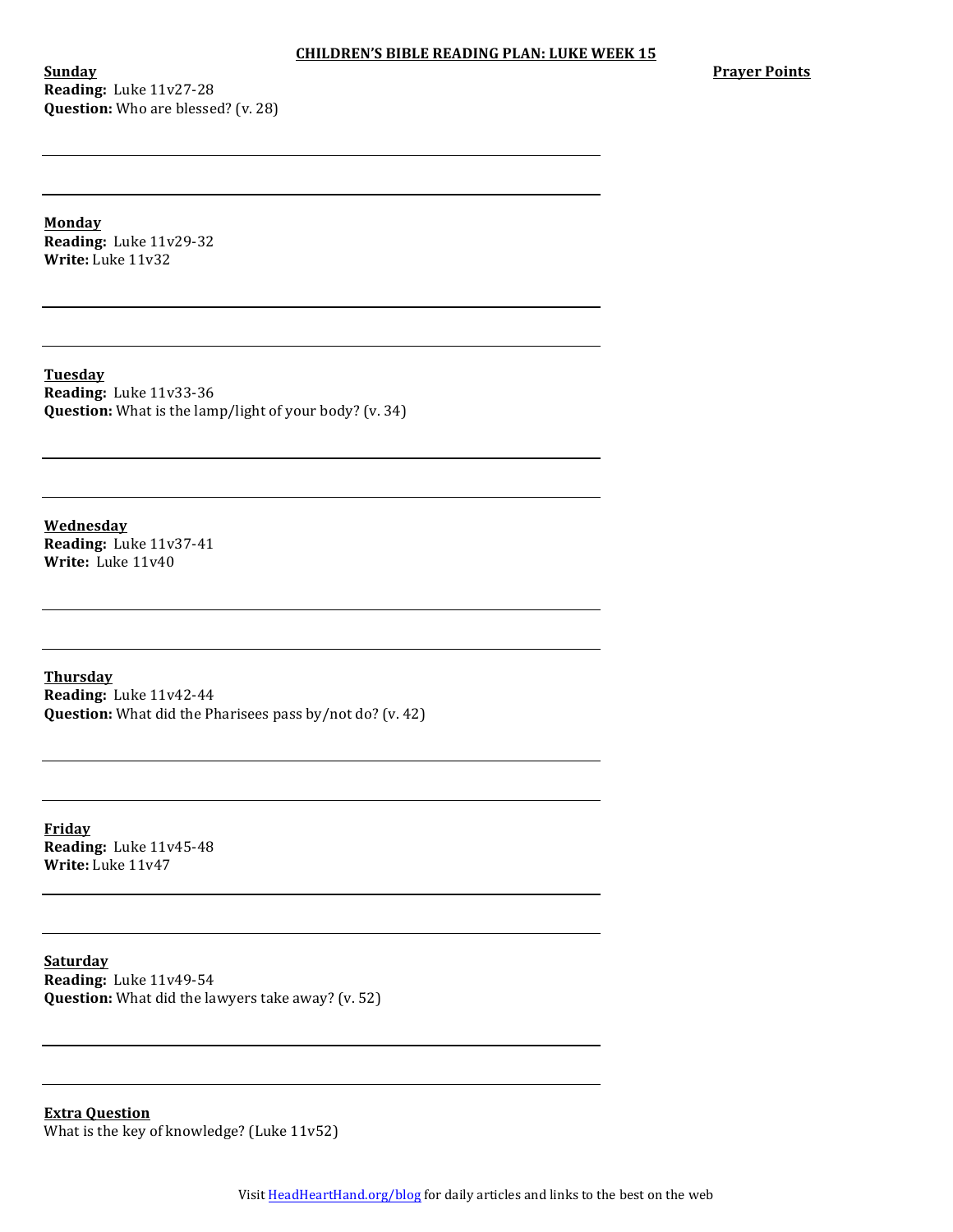**Sunday Reading:** Luke 12v1-3 **Question:** What are we to beware of? (v. 1) **Prayer Points** 

**Monday Reading:** Luke 12v4-7 **Write:** Luke 12v5

**Tuesday Reading:** Luke 12v8-12 **Question:** What will happen if we confess Christ before others? (v. 8)

**Wednesday Reading:** Luke 12v13-15 **Write:** Luke 12v15

**Thursday Reading:** Luke 12v16-21 **Question:** What happened to the foolish man that night? (v. 20)

**Friday Reading:** Luke 12v22-28 **Write:** Luke 12v22

**Saturday Reading:** Luke 12v29-34 **Question:** What should we seek before food, clothes, and everything else? (v. 31)

**Extra Question**

Where is your treasure? Where is your heart? (Luke 12v34)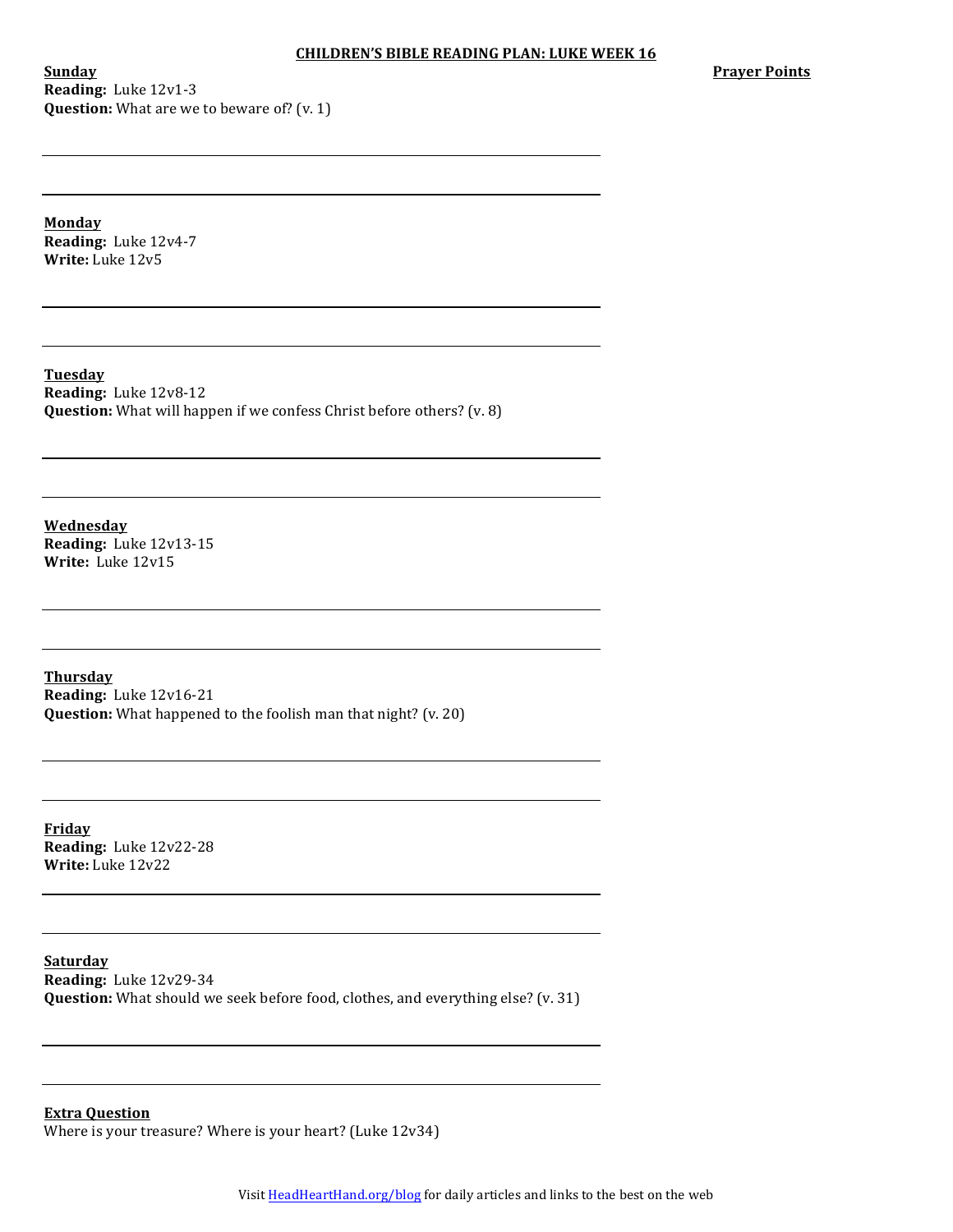**Sunday Reading:** Luke 12v35-40 **Write:** Luke 12v40

#### **Monday**

**Reading:** Luke 12v41-48 **Question:** What happens to those who know God's will and don't do it? (v. 47)

**Tuesday Reading:** Luke 12v49-53 **Write:** Luke 12v51

**Wednesday Reading:** Luke 12v54-59 **Question:** What is a hypocrite? (v. 56)

**Thursday Reading:** Luke 13v1-5 **Write:** Luke 13v5

**Friday Reading:** Luke 13v6-10 **Question:** What happens to trees that don't produce fruit? (v. 9)

**Saturday Reading:** Luke 13v11-13 **Question:** What did the woman do when Jesus healed her? (v. 13)

**Extra Question** How can you glorify God? (Luke 13v13)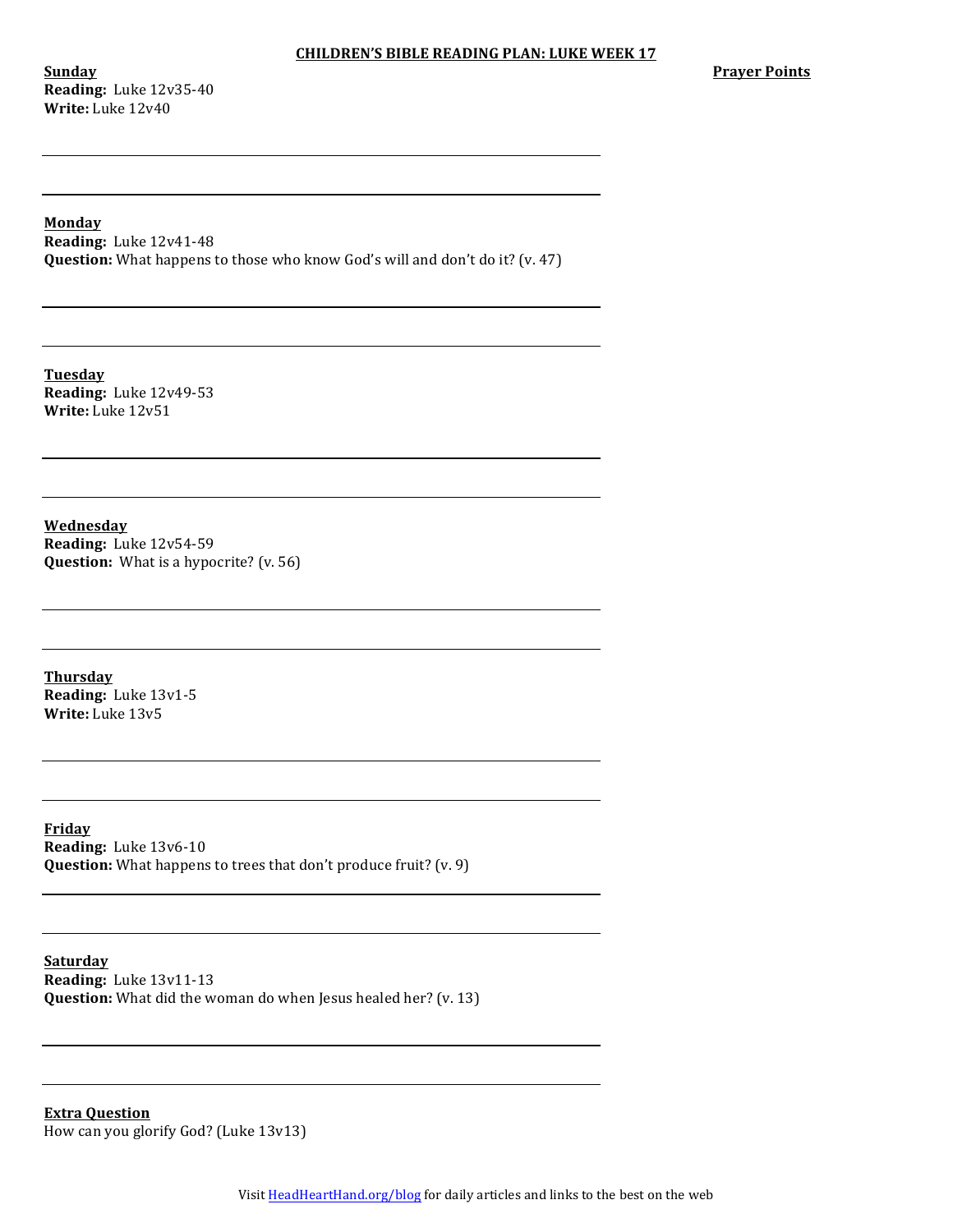**Sunday Reading:** Luke 13v14-17 **Question:** Who bound the woman? (v. 16) **Prayer Points** 

**Monday Reading:** Luke 13v18-21 **Write:** Luke 13v19

**Tuesday Reading:** Luke 13v22-28 **Question:** Who will be seen in the kingdom of God? (v. 28)

**Wednesday Reading:** Luke 13v29-33 **Write:** Luke 13v30

**Thursday Reading:** Luke 13v34-35 **Question:** What animal did Jesus compare himself to? (v. 34)

**Friday Reading:** Luke 14v1-6 **Write:** Luke 14v6

**Saturday Reading:** Luke 14v7-11 **Question:** What will happen to those who are proud (exalted)? (v. 11)

**Extra Question** How do you humble yourself? (Luke 14v11)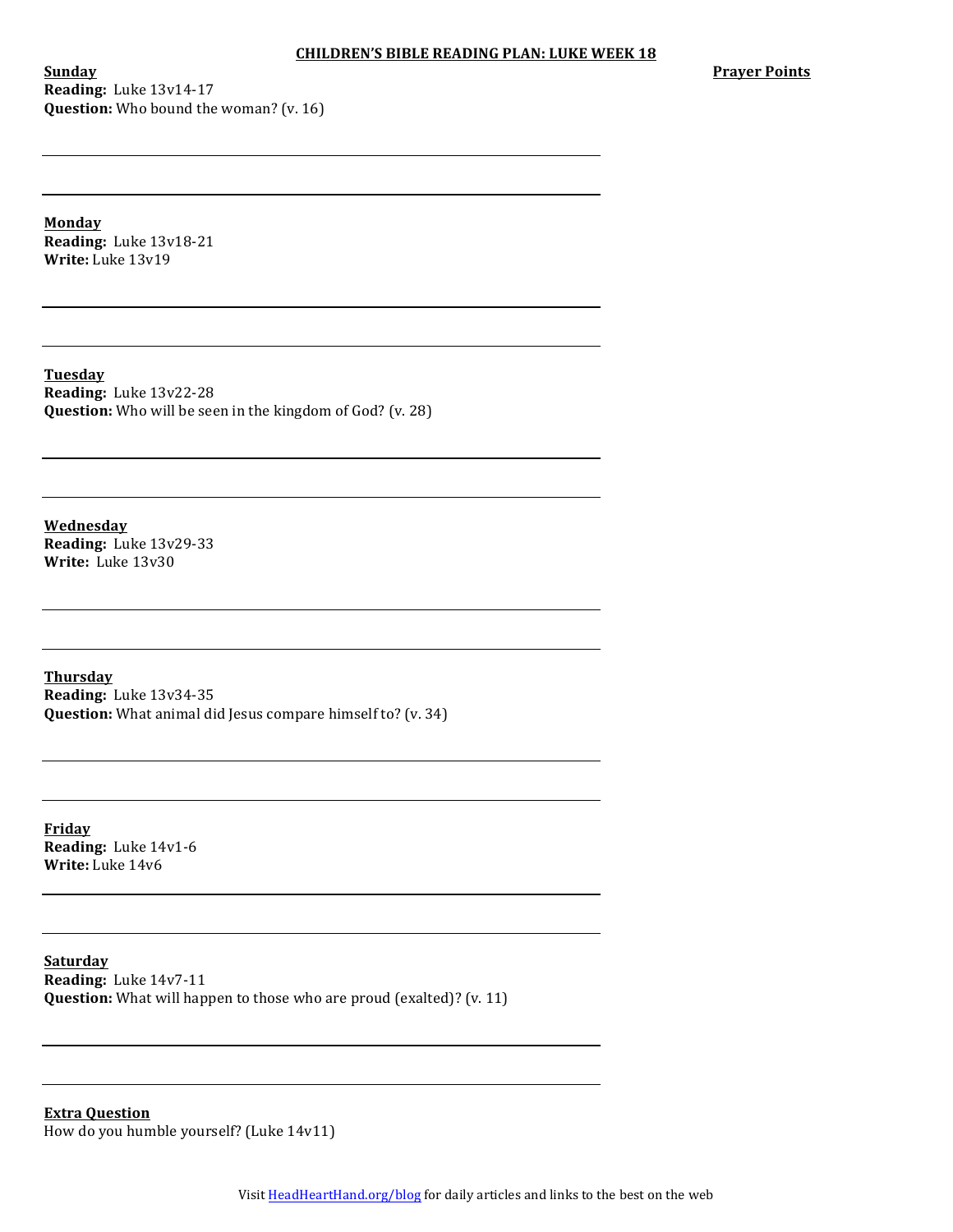**Sunday Reading:** Luke 14v12-14 **Question:** Who should you call to dinner? (v. 13) **Prayer Points** 

**Monday Evening Reading:** Luke 14v15-20 **Write:** Luke 14v17

**Tuesday Reading:** Luke 14v21-24 **Write:** Luke 14v23

**Wednesday Reading:** Luke 14v25-30 **Question:** What does a disciple of Christ do? (v. 27)

**Thursday Reading:** Luke 14v31-35 **Question:** What does salt do? (v. 34)

**Friday Reading:** Luke 15v1-7 **Write:** Luke 15v2

**Saturday Reading:** Luke 15v8-10 **Question:** What happens when a sinner repents? (v. 10)

**Extra Question** How can you make heaven happy (Luke 15v10)?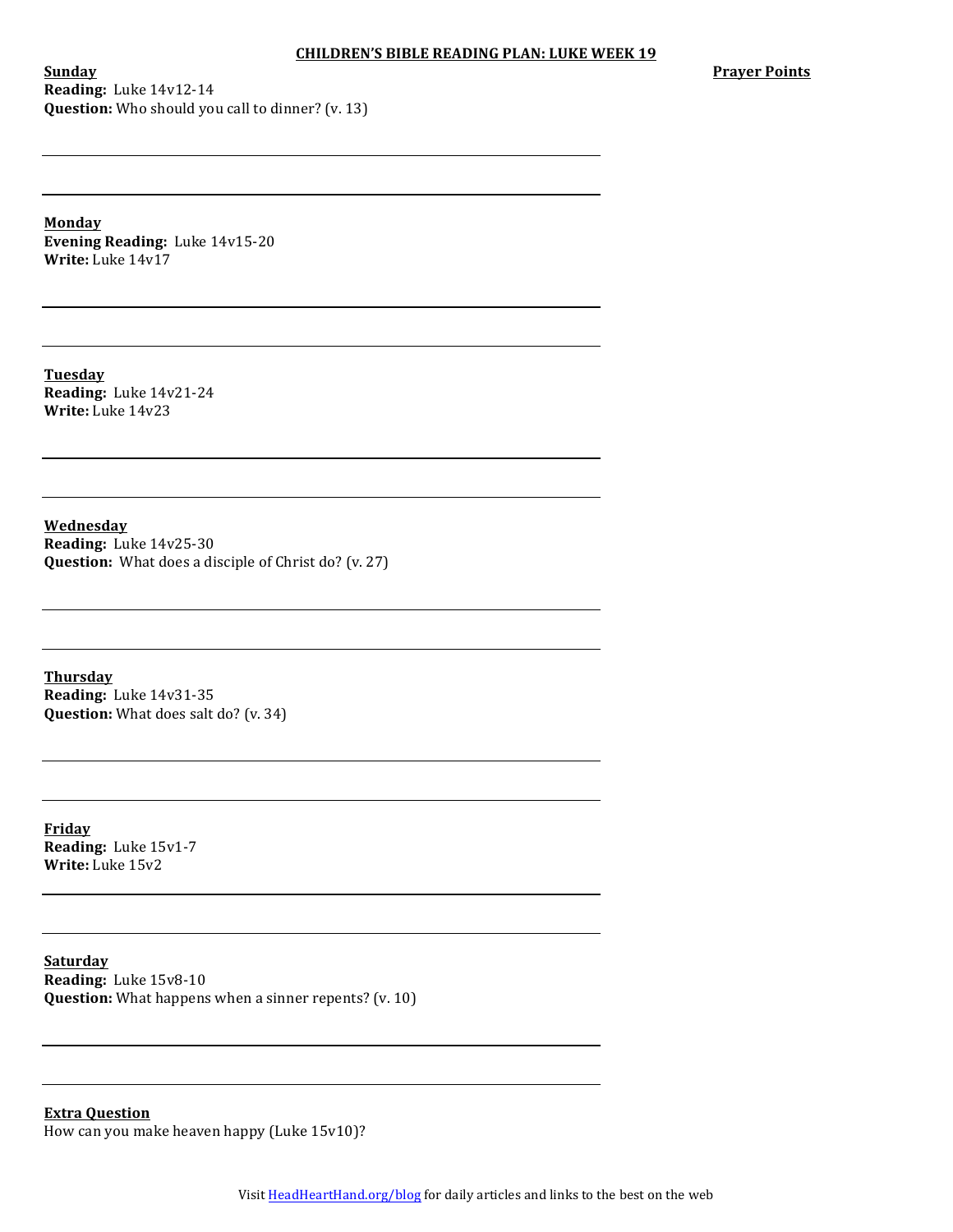**Sunday Reading:** Luke 15v11-16 **Write:** Luke 15v16

**Prayer Points** 

## **Monday**

**Reading:** Luke 15v17-21 **Question:** What did the prodigal son's father do? (v. 20)

**Tuesday Reading:** Luke 15v22-27 **Write:** Luke 15v24

**Wednesday Reading:** Luke 15v28-32 **Question:** Why was the older brother angry?

**Thursday Reading:** Luke 16v1-8 **Write:** Luke 16v2

**Friday Reading:** Luke 16v9-13 **Write:** Luke 16v13

**Saturday Reading:** Luke 16v14-18 **Question:** What will last longer than the heavens and the earth? (v. 17)

**Extra Question** What does God see in your heart? (Luke 16v15)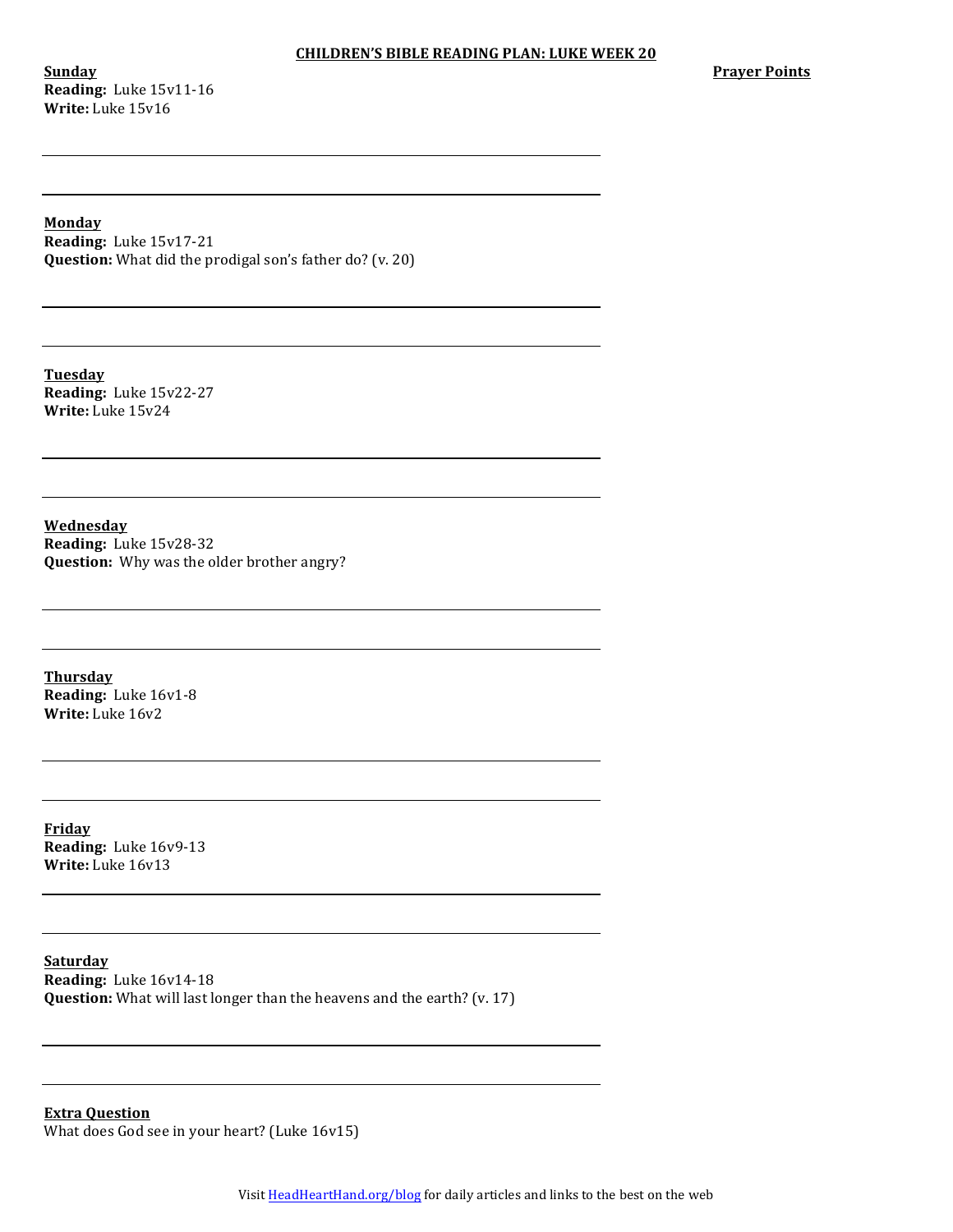**Prayer Points** 

**Sunday Reading:** Luke 16v19-23 **Question:** What happened to the rich man when he died? (v. 23)

**Monday**

**Reading:** Luke 16v24-26 **Write:** Luke 19v26

**Tuesday Reading:** Luke 16v27-31 **Question:** Would more believe in Jesus if someone came back from the dead?

**Wednesday Reading:** Luke 17v1-5 **Write:** Luke 17v3

**Thursday Reading:** Luke 17v6-10 **Question:** What should we say when we have served the Lord? (v. 10)

**Friday Reading:** Luke 17v11-19 **Write:** Luke 17v18

**Saturday Reading:** Luke 17v20-23 **Write:** Luke 17v21

**Extra Question**

How many times have you given thanks to God this week? (Luke  $17v17$ )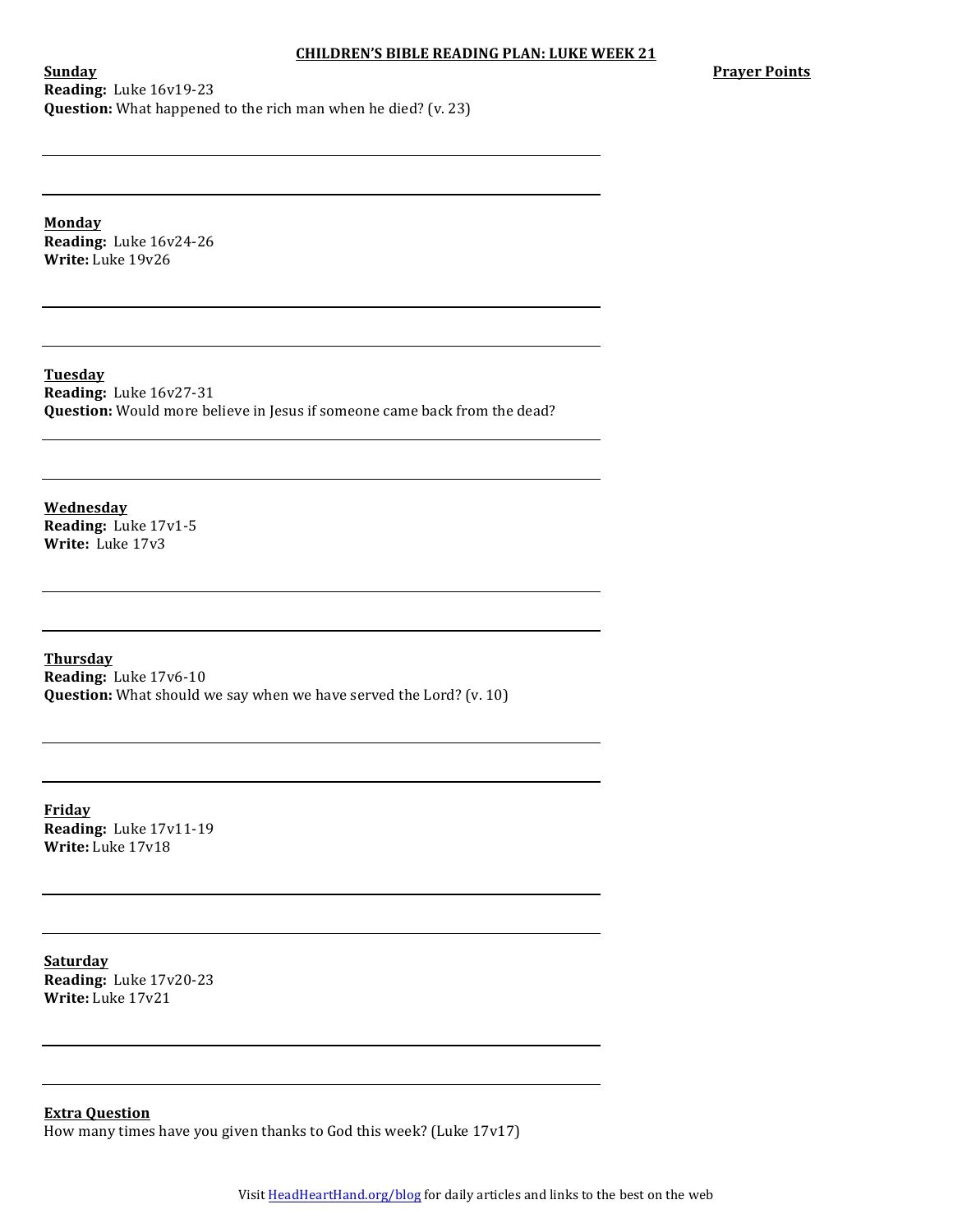**Prayer Points**

**Sunday Reading:** Luke 17v24-27 **Question:** What were people doing just before the flood? (v. 27)

**Monday Reading:** Luke 17v28-32 **Write:** Luke 17v32

**Tuesday Reading:** Luke 17v33-37 **Write:** Luke 17v33

**Wednesday Reading:** Luke 18v1-8 **Question:** What should we always be doing? (v. 1)

**Thursday Reading:** Luke 18v9-14 **Write:** Luke 18v13

**Friday Reading:** Luke 18v15-17 **Question:** We are to receive the Kingdom of God like…….? (v. 17)

**Saturday Reading:** Luke 18v18-23 **Write:** Luke 18v19

**Extra Question**

Can you honestly say Luke 18v21? If not, what should you do?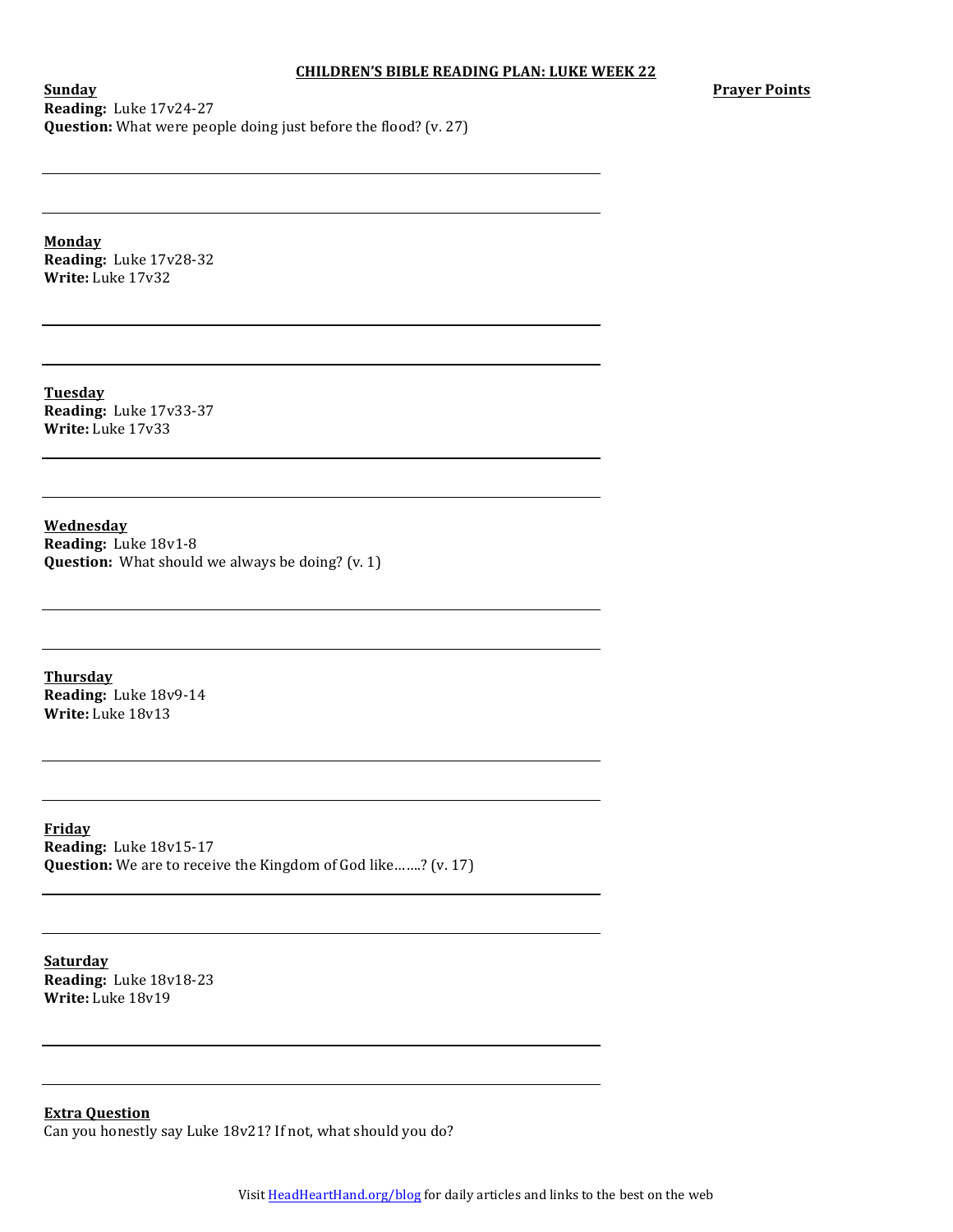**Sunday Reading:** Luke 18v18-22 **Write:** Luke 18v18

#### **Monday**

**Reading:** Luke 18v23-27 **Question:** Why did the ruler not want to follow Jesus? (v. 23)

**Tuesday Reading:** Luke 18v28-34 **Write:** Luke 18v32-33 (two verses)

**Wednesday Reading:** Luke 18v35-43 **Question:** What saved the blind man? (v. 42)

**Thursday Reading:** Luke 19v1-6 **Write:** Luke 19v6

**Friday Reading:** Luke 19v7-10 **Question:** Who did Jesus come to save? (v. 10)

**Saturday Reading:** Luke 19v11-14 **Write:** Luke 19v14

### **Extra Question**

Is Jesus reigning in your life? (Luke 19v14) How do you know?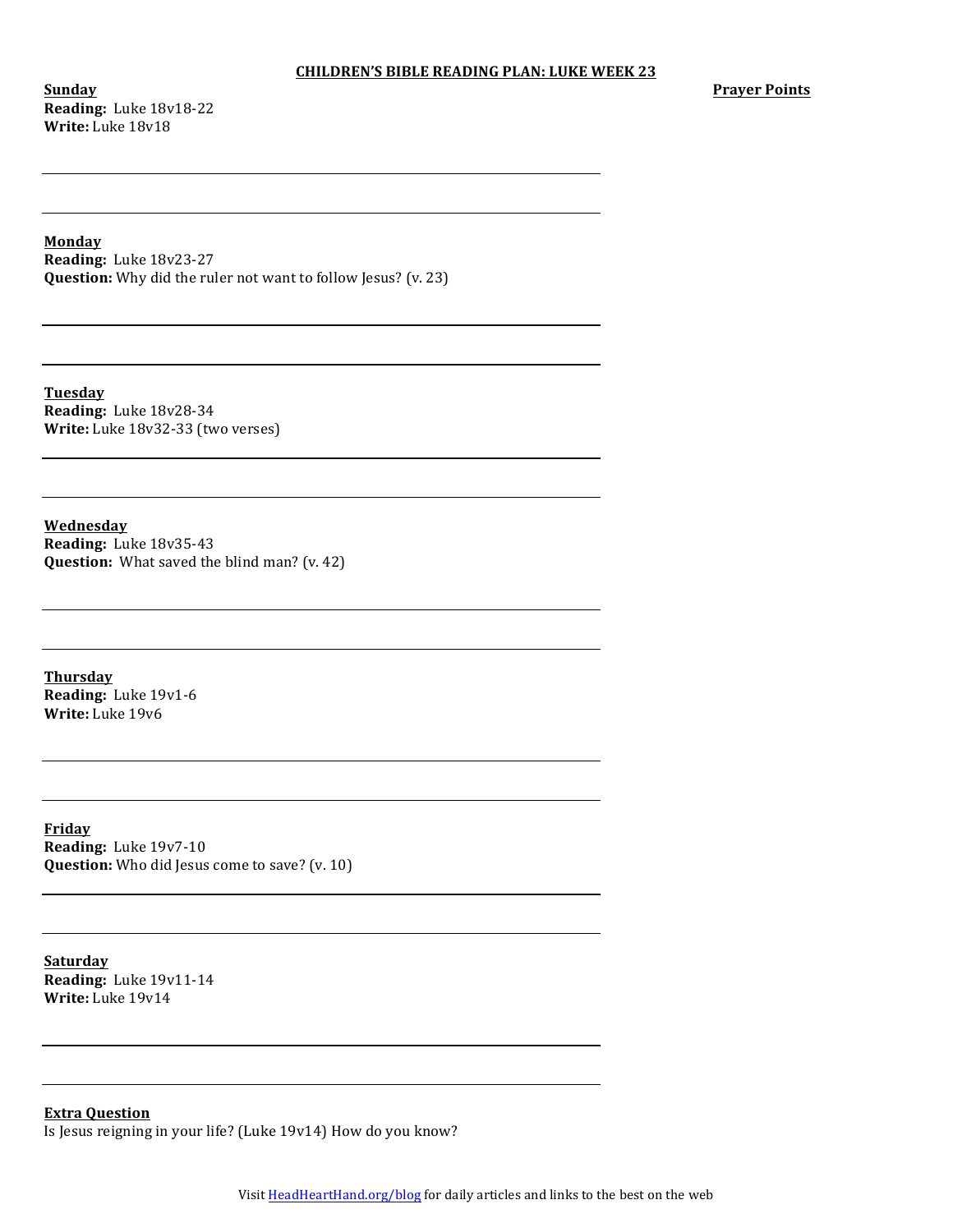**Sunday Reading:** Luke 19v15-19 **Write:** Luke 19v17

**Monday**

**Reading:** Luke 19v20-27 **Question:** What will happen to Christ's enemies? (v. 27)

**Tuesday Reading:** Luke 19v28-35 **Write:** Luke 19v34

**Wednesday Reading:** Luke 19v36-40 **Question:** What did the people sing to Jesus? (v. 38)

**Thursday Reading:** Luke 19v41-48 **Question:** What did Jesus do when he saw Jerusalem? (v. 41)

**Friday Reading:** Luke 20v1-8 **Question:** What did Jesus do in the Temple? (v. 1)

**Saturday Reading:** Luke 20v9-13 **Write:** Luke 20v13

# **Extra Question**

Who are God's servants to you and how are you responding to them? (Luke 20v10-13)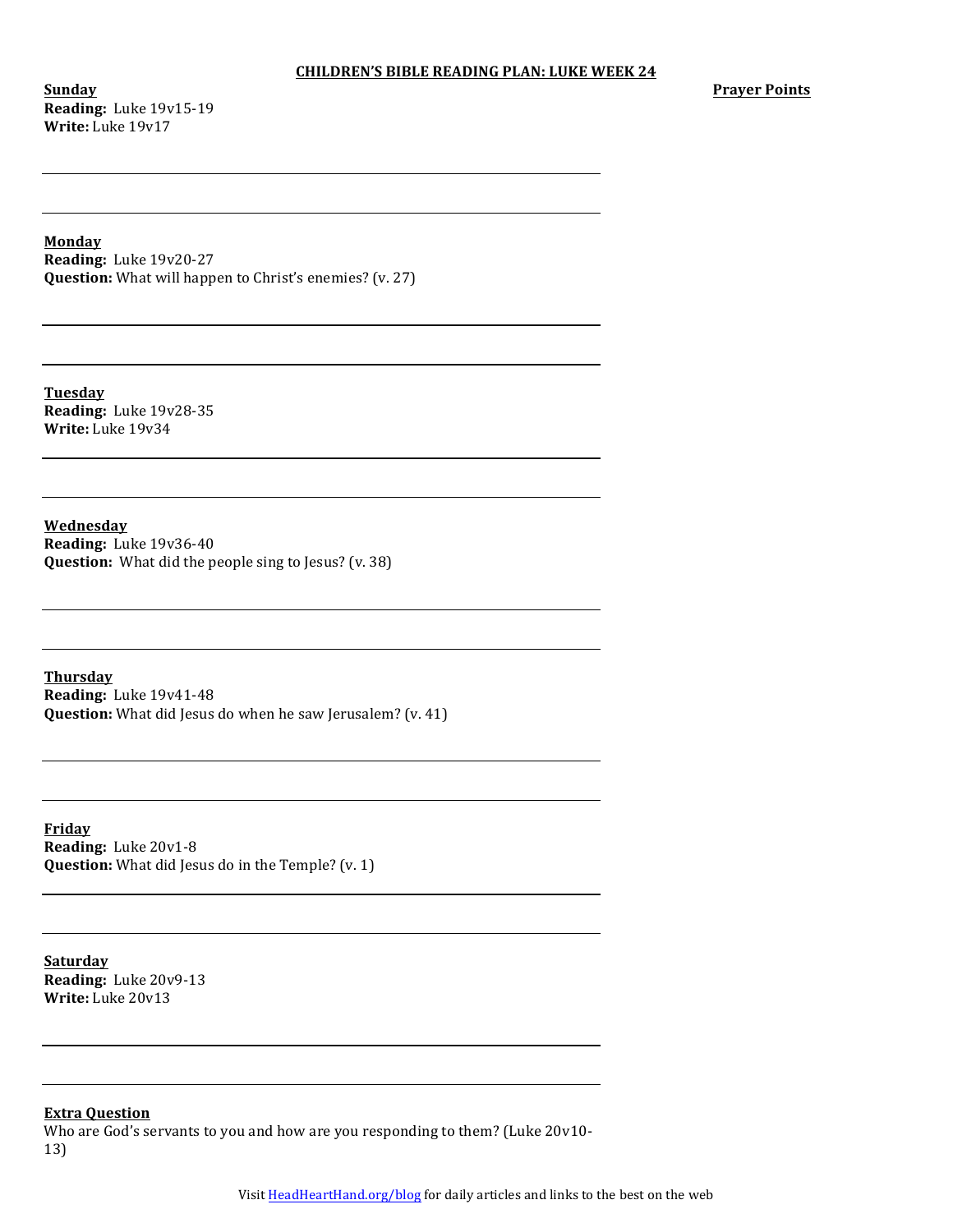**Sunday Reading:** Luke 20v14-18 **Write:** Luke 20v17

**Monday**

**Reading:** Luke 20v19-26 **Question:** What did Jesus say about Caesar? (v. 25)

**Tuesday Reading:** Luke 20v27-33 **Question:** What did the Sadducees deny or nor believe in? (v. 27)

**Wednesday Reading:** Luke 20v34-40 **Write:** Luke 20v38

**Thursday Reading:** Luke 20v41-47 **Write:** Luke 20v44

**Friday Reading:** Luke 21v1-4 **Question:** How much money did the poor widow give? (v. 2)

**Saturday Reading:** Luke 21v5-8 **Write:** Luke 21v8

**Extra Question**

How much should you give back to the Lord? (Luke  $21v1-4$ )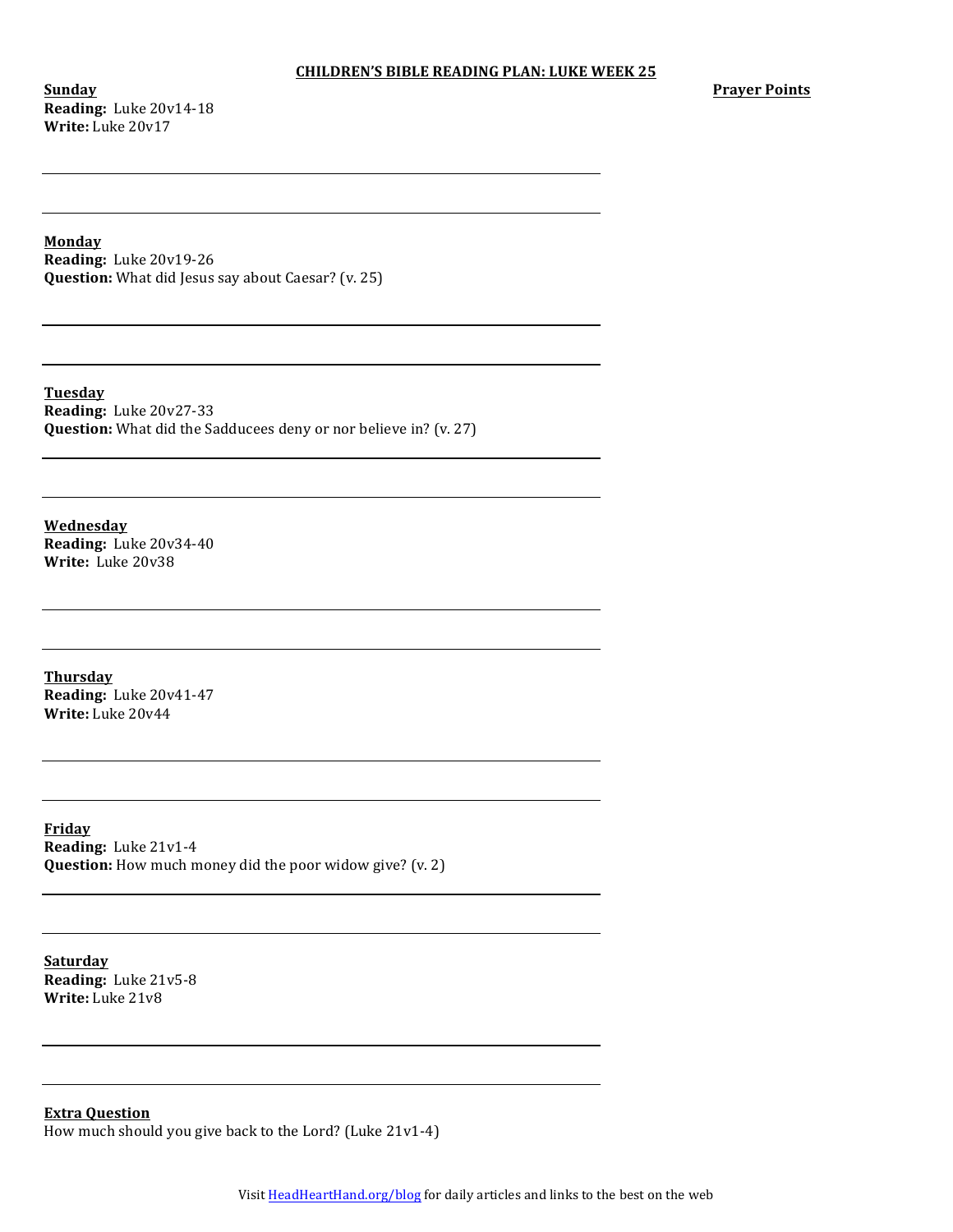**Prayer Points**

**Sunday Reading:** Luke 21v9-13 **Question:** What will happen near the end of the world? (v. 11)

**Monday Reading:** Luke 21v14-19 **Write:** Luke 21v18

**Tuesday Reading:** Luke 21v20-24 **Question:** What will happen to Jerusalem? (v. 24)

**Wednesday Reading:** Luke 21v25-28 **Write:** Luke 21v27

**Thursday Reading:** Luke 21v29-33 **Question:** What will happen to God's Word? (v. 33)

**Friday Reading:** Luke 21v34-38 **Write:** Luke 21v36

**Saturday Reading:** Luke 22v1-6 **Write:** Luke 22v6

**Extra Question** How do we stop the devil entering us? (Luke  $22v3$ )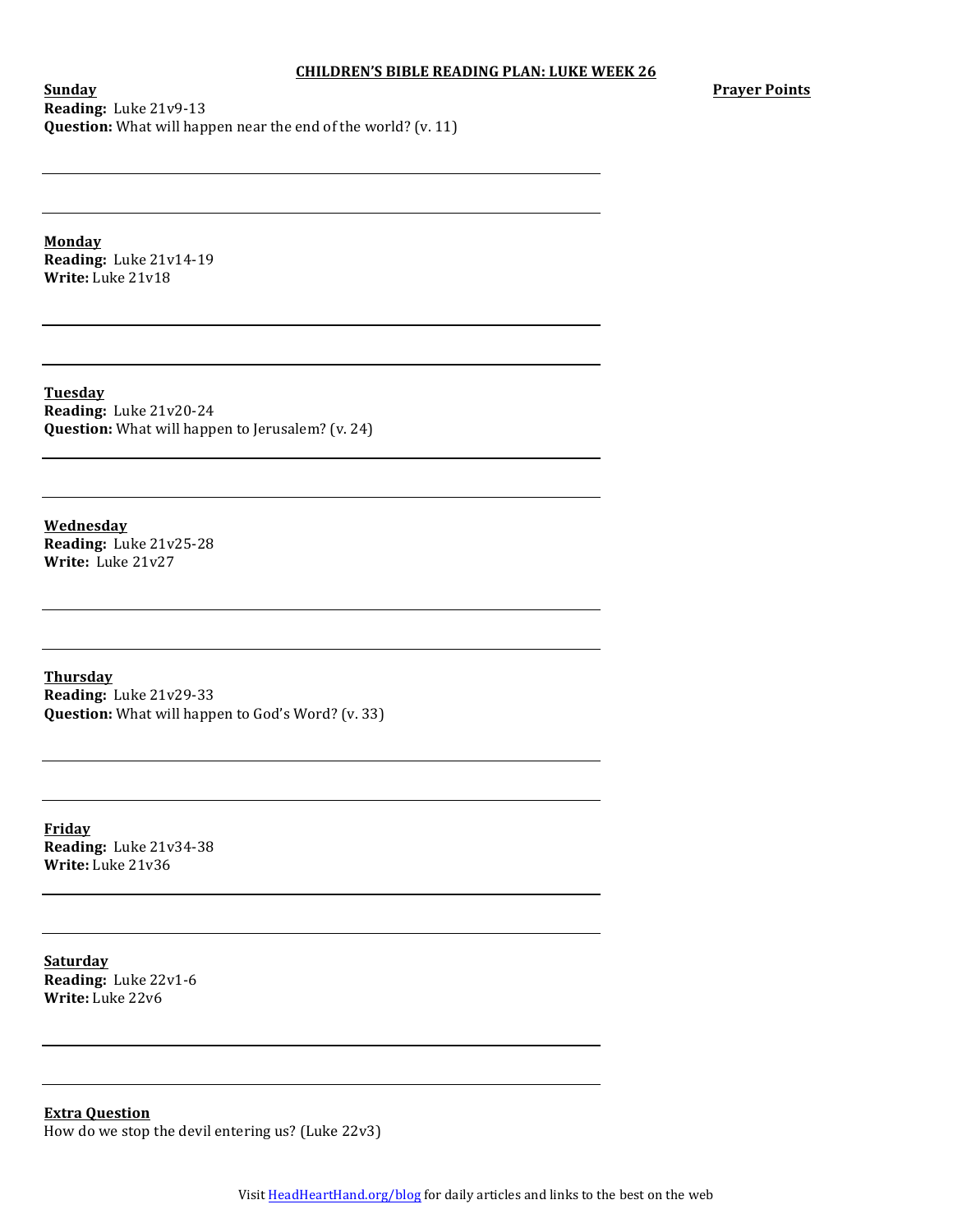**Prayer Points**

**Sunday Reading:** Luke 22v7-13 **Question:** Where did Jesus and the disciples eat the Passover? (v. 12)

**Monday Reading:** Luke 22v14-18 **Write:** Luke 22v15

**Tuesday Reading:** Luke 22v19-23 **Question:** What was the bread to remind the disciples of? (v. 19)

**Wednesday Reading:** Luke 22v24-27 **Write:** Luke 22v26

**Thursday Reading:** Luke 22v28-32 **Question:** What did Jesus do when Satan targeted Peter? (v. 32)

**Friday Reading:** Luke 22v33-38 **Write:** Luke 22v37

**Saturday Reading:** Luke 22v39-42 **Write:** Luke 22v40

**Extra Question** What cup was Jesus talking about in Luke 22v42?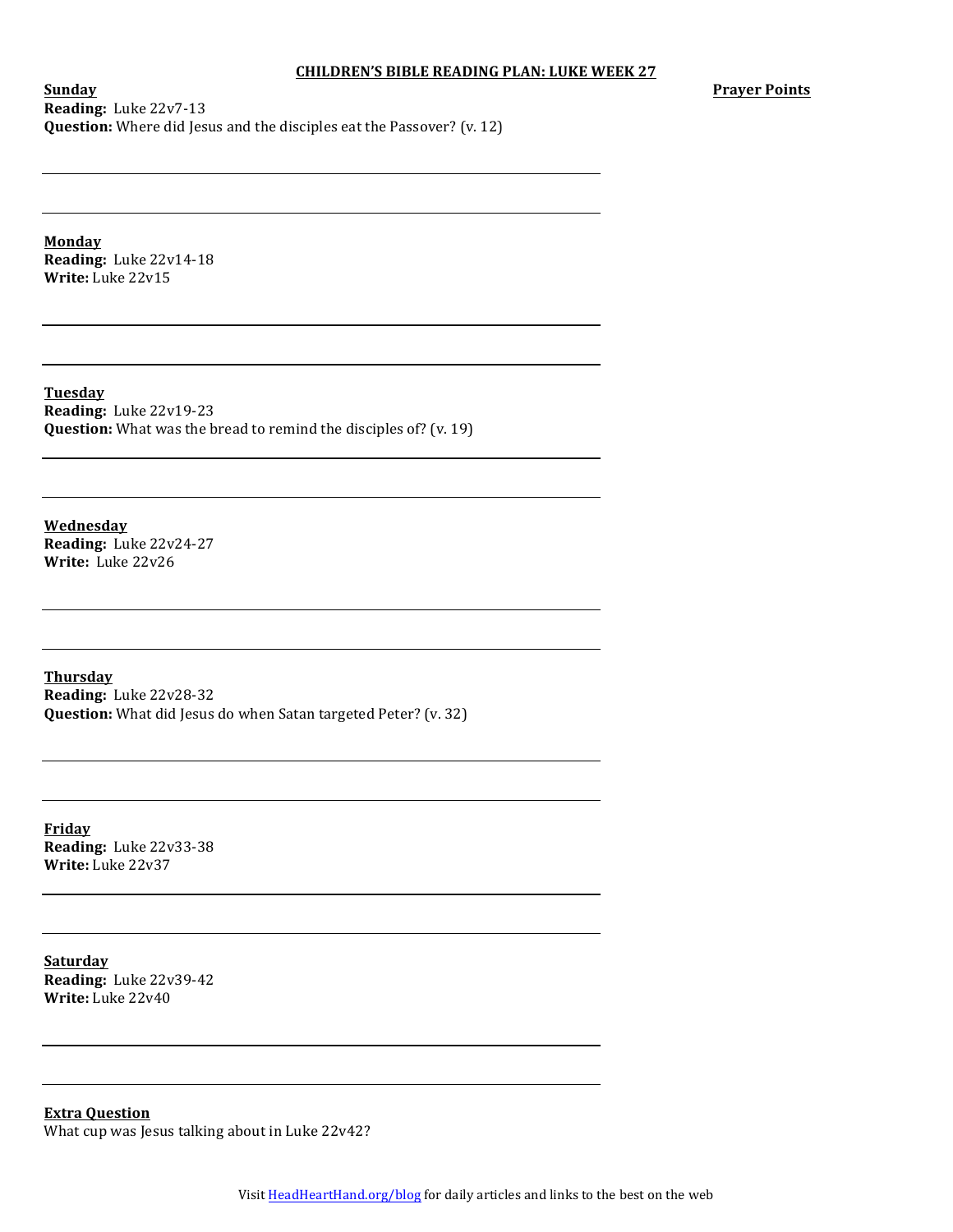**Sunday Reading:** Luke 22v43-46 **Write:** Luke 22v46

**Monday**

**Reading:** Luke 22v47-49 **Question:** How did Judas betray Jesus? (v. 48)

**Tuesday Reading:** Luke 22v50-53 **Write:** Luke 22v53

**Wednesday Reading:** Luke 22v54-57 **Question:** What did Peter say to the young woman? (v. 57)

**Thursday Reading:** Luke 22v58-62 **Question:** What did Peter remember? (v. 61)

**Friday Reading:** Luke 22v63-71 **Write:** Luke 22v67

**Saturday Reading:** Luke 23v1-7 **Question:** What did Pilate find? (v. 4)

### **Extra Question**

Have you ever found a fault in Jesus? Why not trust him then?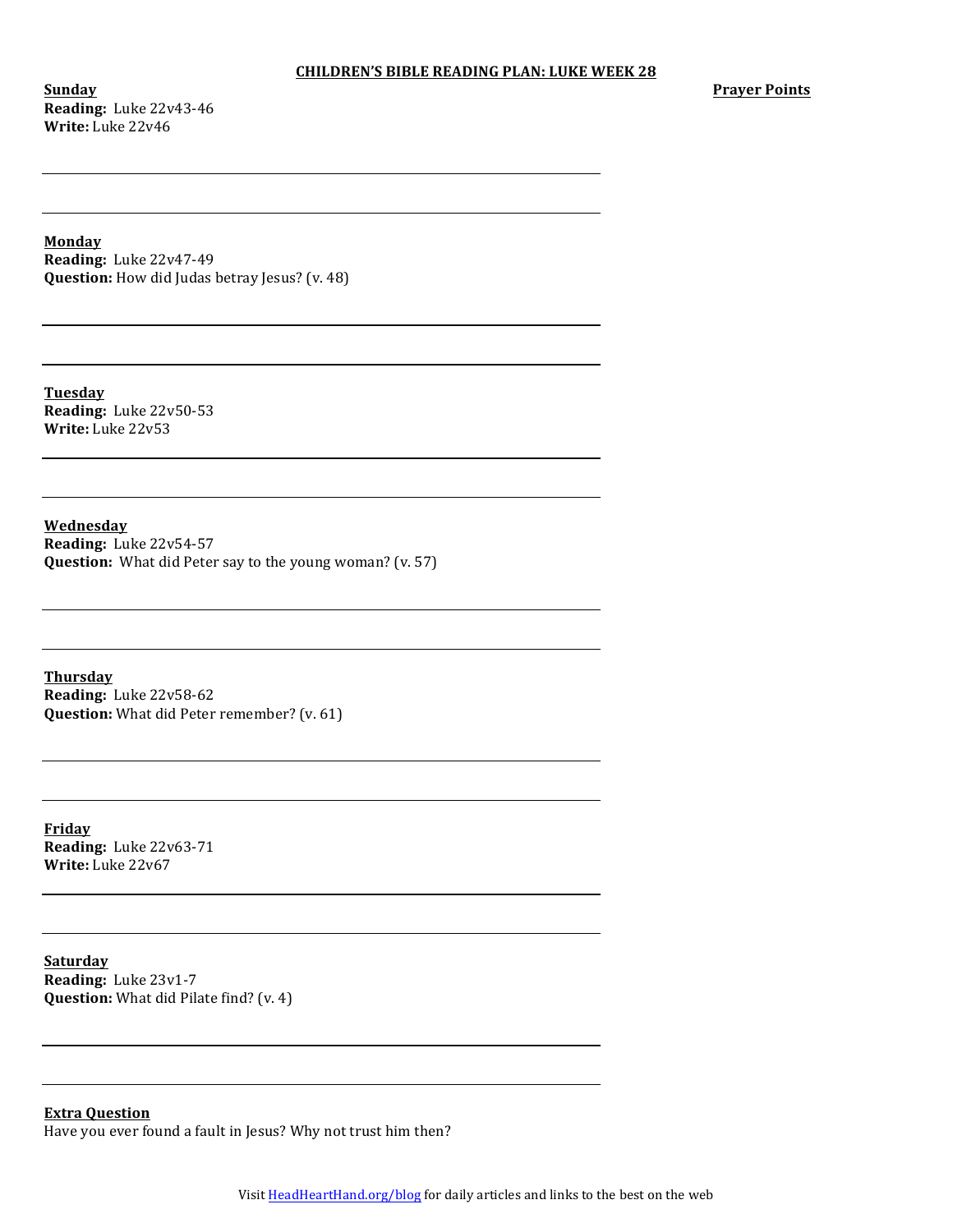**Sunday Reading:** Luke 23v8-12 **Write:** Luke 23v10

#### **Monday**

**Reading:** Luke 23v13-17 **Question:** How many faults did Pilate find in Jesus? (v. 14)

**Tuesday Reading:** Luke 23v18-25 **Write:** Luke 23v25

**Wednesday Reading:** Luke 23v26-32 **Question:** Who else was crucified with Jesus? (v. 32)

**Thursday Reading:** Luke 23v33-38 **Question:** What did Jesus pray for his crucifiers? (v. 34)

**Friday Reading:** Luke 23v39-43 **Write:** Luke 23v42

**Saturday Reading:** Luke 23v44-49 **Question:** What were Jesus' last words? (v. 46)

## **Extra Question**

What do you think you would have done if you had been there when Jesus was crucified?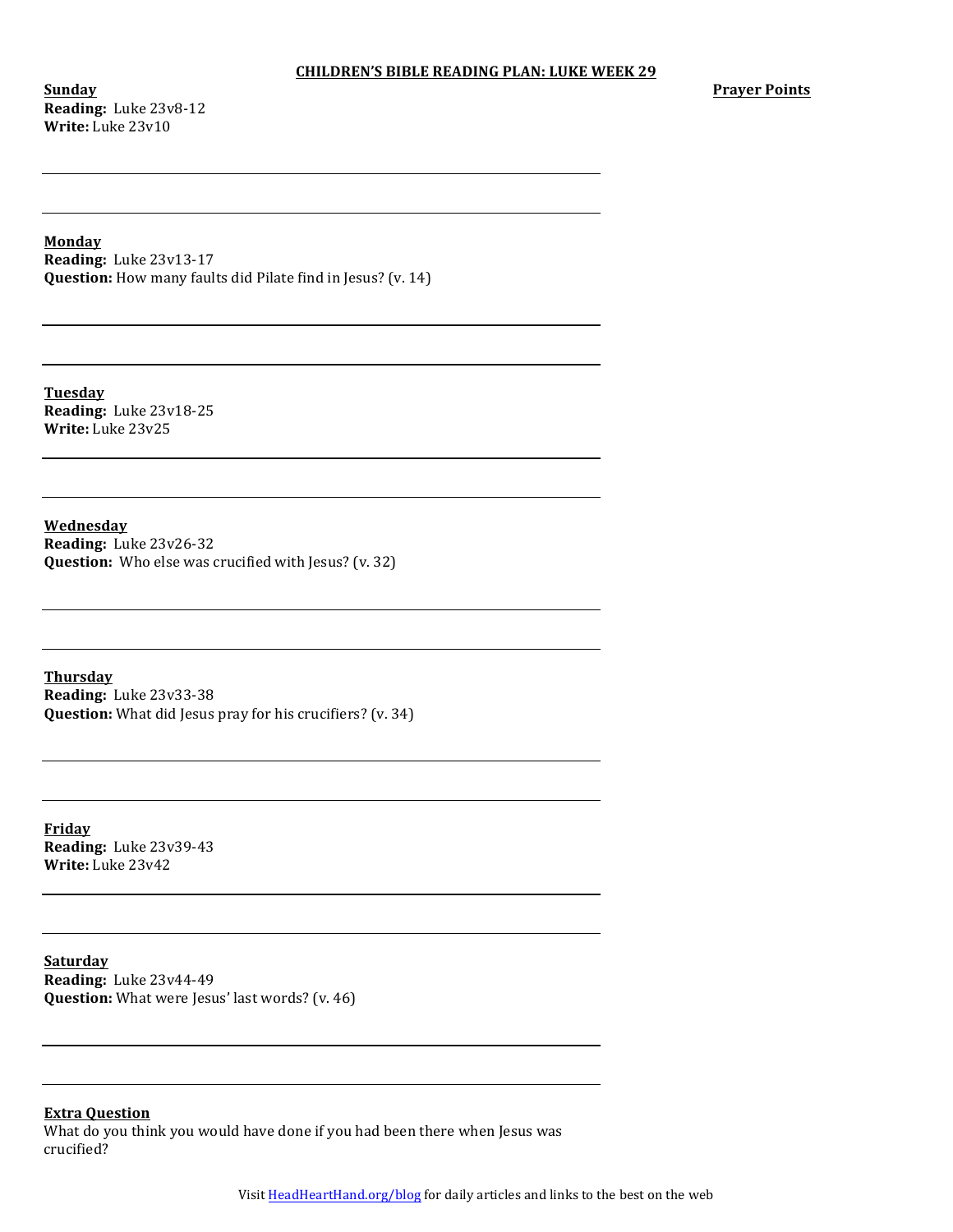**Sunday Reading:** Luke 23v50-56 **Write:** Luke 23v52

#### **Monday**

**Reading:** Luke 24v1-7 **Question:** What did they find? (v. 2) And what did they not find? (v. 3)

**Tuesday Reading:** Luke 24v8-12 **Write:** Luke 24v11

**Wednesday**

**Reading:** Luke 24v13-18 **Question:** What were the disciples talking about? (v. 14-15)

**Thursday Reading:** Luke 24v19-24 **Write:** Luke 24v19

**Friday Reading:** Luke 24v25-29 **Question:** Where did Jesus preach from to the disciples? (v. 27)

**Saturday Reading:** Luke 24v30-34 **Question:** What happened to their hearts as Jesus explained the Bible to the disciples?  $(v. 32)$ 

**Extra Question**

Do you ever have a burning heart when you read the Bible or hear a sermon about Jesus?